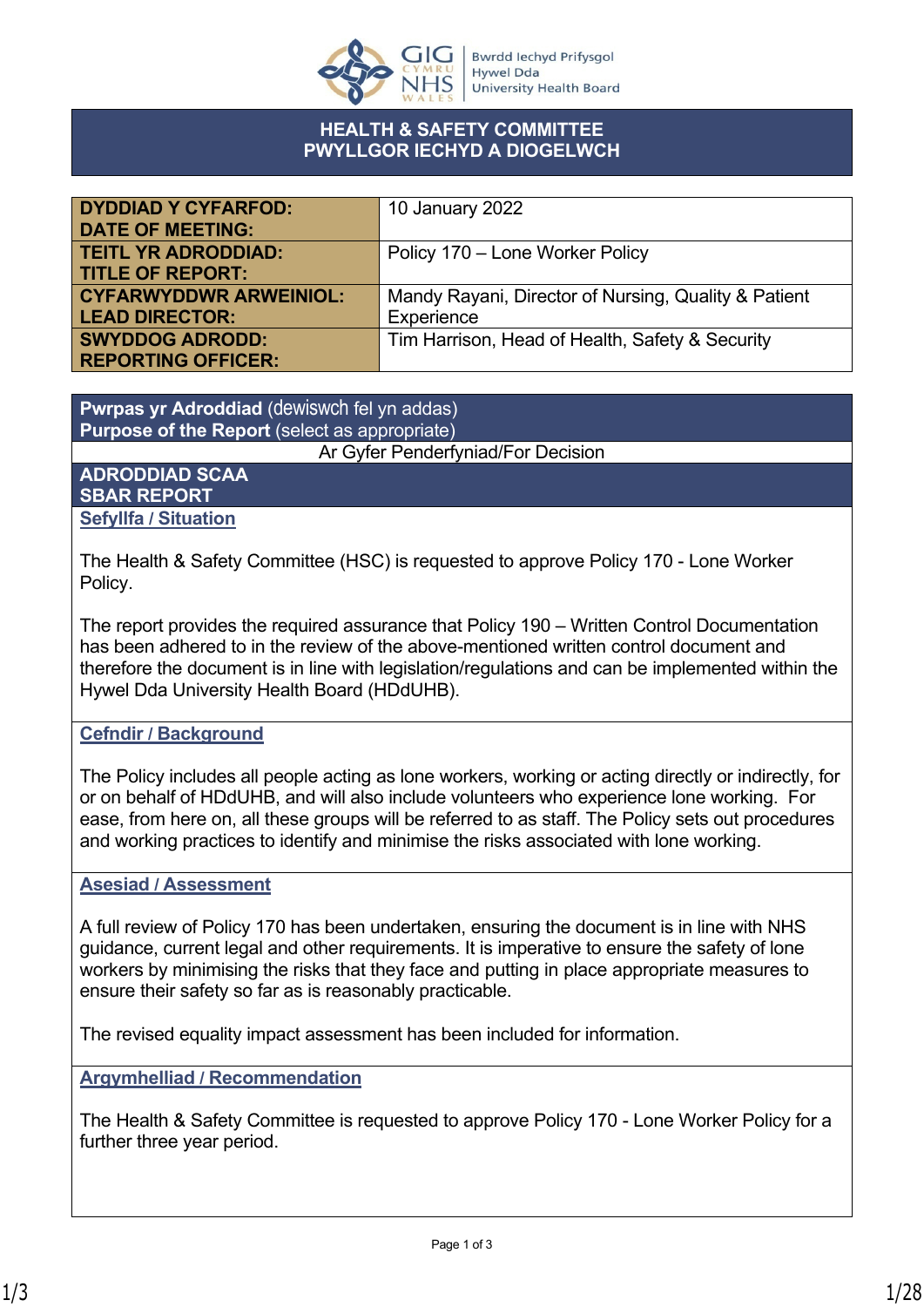| Amcanion: (rhaid cwblhau)<br><b>Objectives: (must be completed)</b>                                                                            |                                                                                                                                                          |
|------------------------------------------------------------------------------------------------------------------------------------------------|----------------------------------------------------------------------------------------------------------------------------------------------------------|
| <b>Committee ToR Reference:</b><br>Cyfeirnod Cylch Gorchwyl y<br>Pwyllgor:                                                                     | 3.16 Approve organisational Health and Safety Policies,<br>Procedures, Guidelines and Codes of Practice (policies<br>within the scope of the Committee). |
| Cyfeirnod Cofrestr Risg Datix a<br>Sgôr Cyfredol:<br>Datix Risk Register Reference and<br>Score:                                               | This discipline covers a variety of operational risks that<br>have been scored and identified on the Datix system.                                       |
| Safon(au) Gofal ac lechyd:<br>Health and Care Standard(s):                                                                                     | 2.1 Managing Risk and Promoting Health and Safety                                                                                                        |
| Nodau Gwella Ansawdd:<br><b>Quality Improvement Goal(s):</b>                                                                                   | Protect Patients From Avoidable Harm From care                                                                                                           |
| <b>Amcanion Strategol y BIP:</b><br><b>UHB Strategic Objectives:</b>                                                                           | All Strategic Objectives are applicable                                                                                                                  |
| <b>Amcanion Llesiant BIP:</b><br><b>UHB Well-being Objectives:</b><br><b>Hyperlink to HDdUHB Well-being</b><br><b>Objectives Annual Report</b> | 10. Not Applicable                                                                                                                                       |

| <b>Gwybodaeth Ychwanegol:</b><br><b>Further Information:</b> |                                                                                                                      |
|--------------------------------------------------------------|----------------------------------------------------------------------------------------------------------------------|
| Ar sail tystiolaeth:<br>Evidence Base:                       | The content of this Policy has been developed utilising<br>expert advice, with reference to legislation and guidance |
|                                                              | documentation.                                                                                                       |
| <b>Rhestr Termau:</b>                                        | Contained within the body of the report.                                                                             |
| <b>Glossary of Terms:</b>                                    |                                                                                                                      |
| Partïon / Pwyllgorau â                                       | Not applicable                                                                                                       |
| ymgynhorwyd ymlaen llaw y                                    |                                                                                                                      |
| Pwyllgor lechyd a Diogelwch:                                 |                                                                                                                      |
| <b>Parties / Committees consulted</b>                        |                                                                                                                      |
| prior to Health and Safety                                   |                                                                                                                      |
| Committee:                                                   |                                                                                                                      |

| <b>Effaith: (rhaid cwblhau)</b><br>Impact: (must be completed)    |                |
|-------------------------------------------------------------------|----------------|
| <b>Ariannol / Gwerth am Arian:</b><br><b>Financial / Service:</b> | Not applicable |
| <b>Ansawdd / Gofal Claf:</b><br><b>Quality / Patient Care:</b>    | Not applicable |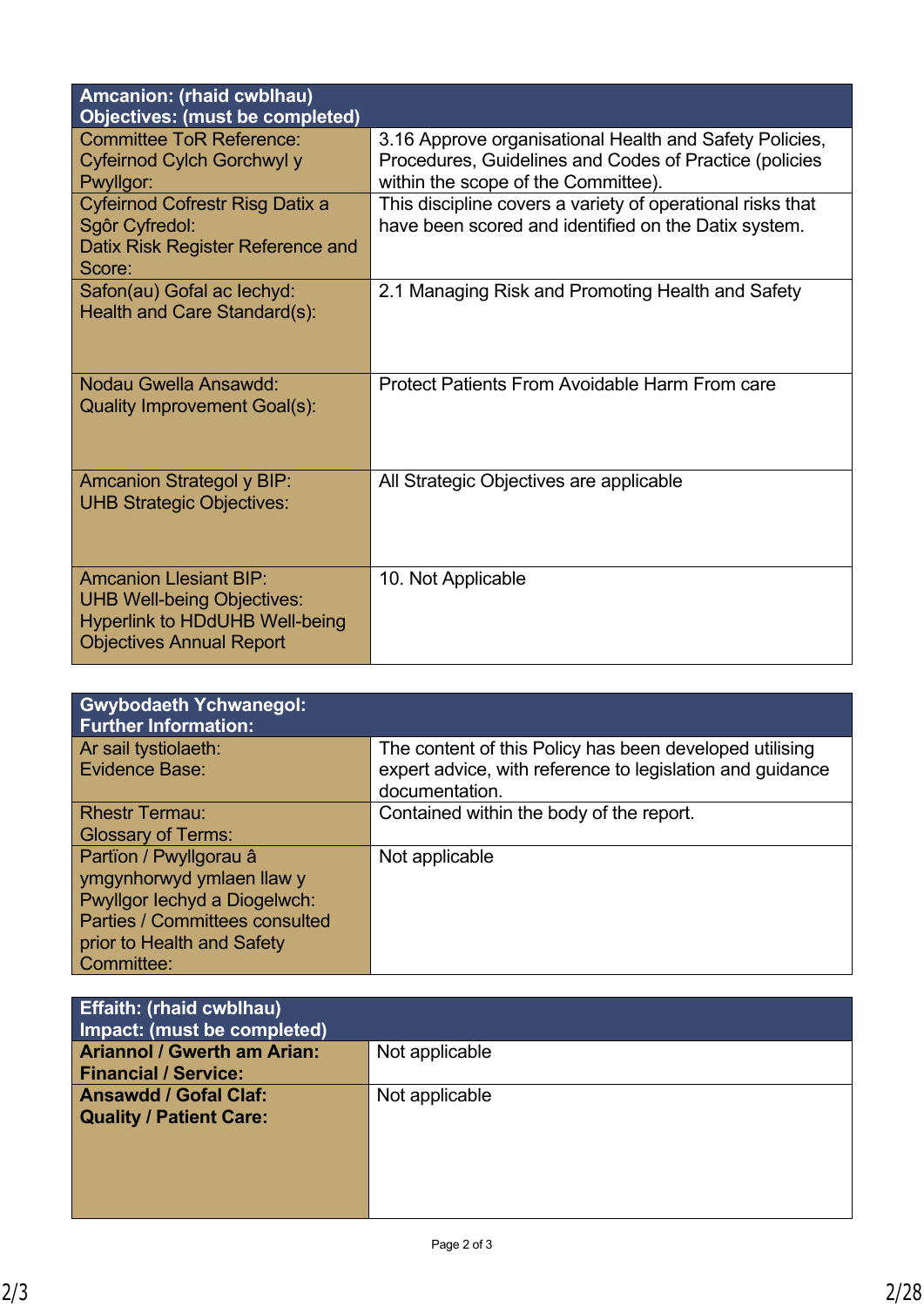| Gweithlu:<br><b>Workforce:</b>               | There are direct legal responsibilities for staff (workforce)<br>associated with this policy, particularly staff who lone<br>work.                                                                                                                                                                                                                                                                                                                                                                                                                                                                                                                                                                                                                                                                                                                                                                                                                                                        |  |  |
|----------------------------------------------|-------------------------------------------------------------------------------------------------------------------------------------------------------------------------------------------------------------------------------------------------------------------------------------------------------------------------------------------------------------------------------------------------------------------------------------------------------------------------------------------------------------------------------------------------------------------------------------------------------------------------------------------------------------------------------------------------------------------------------------------------------------------------------------------------------------------------------------------------------------------------------------------------------------------------------------------------------------------------------------------|--|--|
| Risg:<br><b>Risk:</b>                        | The risks are assessed as detailed within the Policy                                                                                                                                                                                                                                                                                                                                                                                                                                                                                                                                                                                                                                                                                                                                                                                                                                                                                                                                      |  |  |
| <b>Cyfreithiol:</b><br>Legal:                | Health and safety legislation does not prohibit lone<br>working, except in a few specific circumstances e.g.<br>working in confined spaces. However, the employer<br>has a general duty under Section 2(1) of the Health<br>and Safety at Work etc Act 1974 to ensure the health,<br>safety and welfare at work of employees including<br>their physical and mental well-being. Section 7 of the<br>Health and Safety at Work etc Act 1974 states that it is<br>the responsibility of employees to take reasonable<br>care of their own health and safety at work and that of<br>other persons who may be affected by their acts or<br>omissions. All staff must comply with all safety<br>procedures/safe systems of work and approved codes<br>of practice pertaining to their particular work activities<br>and report all incidents that have led or may lead to<br>injury, ill health or damage.<br>Regulation 3 of the Management of Health and Safety at<br>Work Regulations 1999. |  |  |
| <b>Enw Da:</b>                               | There are potentially significant reputational and                                                                                                                                                                                                                                                                                                                                                                                                                                                                                                                                                                                                                                                                                                                                                                                                                                                                                                                                        |  |  |
| <b>Reputational:</b><br><b>Gyfrinachedd:</b> | damaging consequences on HDdUHB.<br>Not applicable                                                                                                                                                                                                                                                                                                                                                                                                                                                                                                                                                                                                                                                                                                                                                                                                                                                                                                                                        |  |  |
| <b>Privacy:</b>                              |                                                                                                                                                                                                                                                                                                                                                                                                                                                                                                                                                                                                                                                                                                                                                                                                                                                                                                                                                                                           |  |  |
| Cydraddoldeb:<br><b>Equality:</b>            | The equality impact assessment for this Policy has been<br>included for information.                                                                                                                                                                                                                                                                                                                                                                                                                                                                                                                                                                                                                                                                                                                                                                                                                                                                                                      |  |  |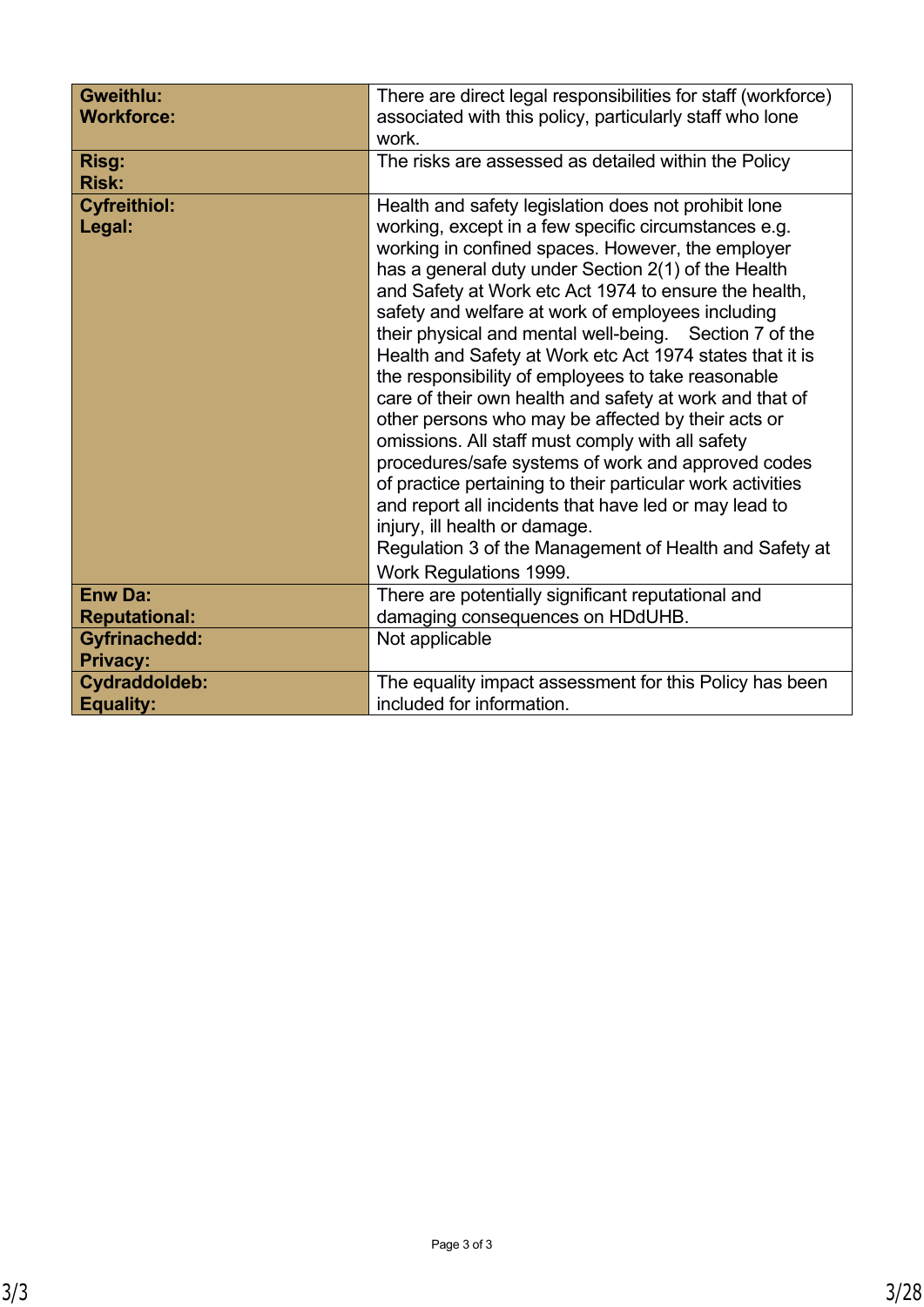#### **SUMMARY EQUALITY IMPACT ASSESSMENT –**

| Organis | Hywel Dda University Health<br>Board |
|---------|--------------------------------------|

| <b>Proposal Sponsored by: Name:</b> |             | Tim Harrison                        |  |
|-------------------------------------|-------------|-------------------------------------|--|
| <b>Title:</b>                       |             | Head of Health, Safety and Security |  |
|                                     | Department: | Health, Safety and Security         |  |

| Policy<br><b>CELL</b><br>ntle:<br>$\perp$ UHC | . .<br>one<br>$\mathop{}_{\textstyle\sim}$ olicy<br>. Worker |
|-----------------------------------------------|--------------------------------------------------------------|
|                                               |                                                              |

| <b>Brief Aims and</b>        | This Policy provides guidelines to ensure the safety of staff who work alone by minimising the                                                                                                |
|------------------------------|-----------------------------------------------------------------------------------------------------------------------------------------------------------------------------------------------|
| <b>Objectives of Policy:</b> | risks that they face and putting into place appropriate measures to improve their safety. The                                                                                                 |
|                              | Policy aims to provide a safe working environment for staff who work alone or in an isolated<br>working environment by setting out training, procedures and working practices to identify and |
|                              | minimise the risks associated with Lone Working.                                                                                                                                              |

| Was the decision            | Yes                                                                                                                                                                                                                                                                                                         | $\bf{N}$ o $\sqrt{ }$                                                                                |
|-----------------------------|-------------------------------------------------------------------------------------------------------------------------------------------------------------------------------------------------------------------------------------------------------------------------------------------------------------|------------------------------------------------------------------------------------------------------|
| reached to proceed to       |                                                                                                                                                                                                                                                                                                             |                                                                                                      |
| <b>full Equality Impact</b> |                                                                                                                                                                                                                                                                                                             | The Policy is considered to be of high relevance to the general duties of eliminating                |
| Assessment?:                | discrimination and harassment, promoting equality of opportunity, fostering good relations and<br>encouraging participation in public life in relation to all the protected characteristics. By<br>definition, anyone with protected characteristics is likely to be more vulnerable when working<br>alone. |                                                                                                      |
|                             |                                                                                                                                                                                                                                                                                                             | It is anticipated to have a positive impact across all protected characteristics in facilitating all |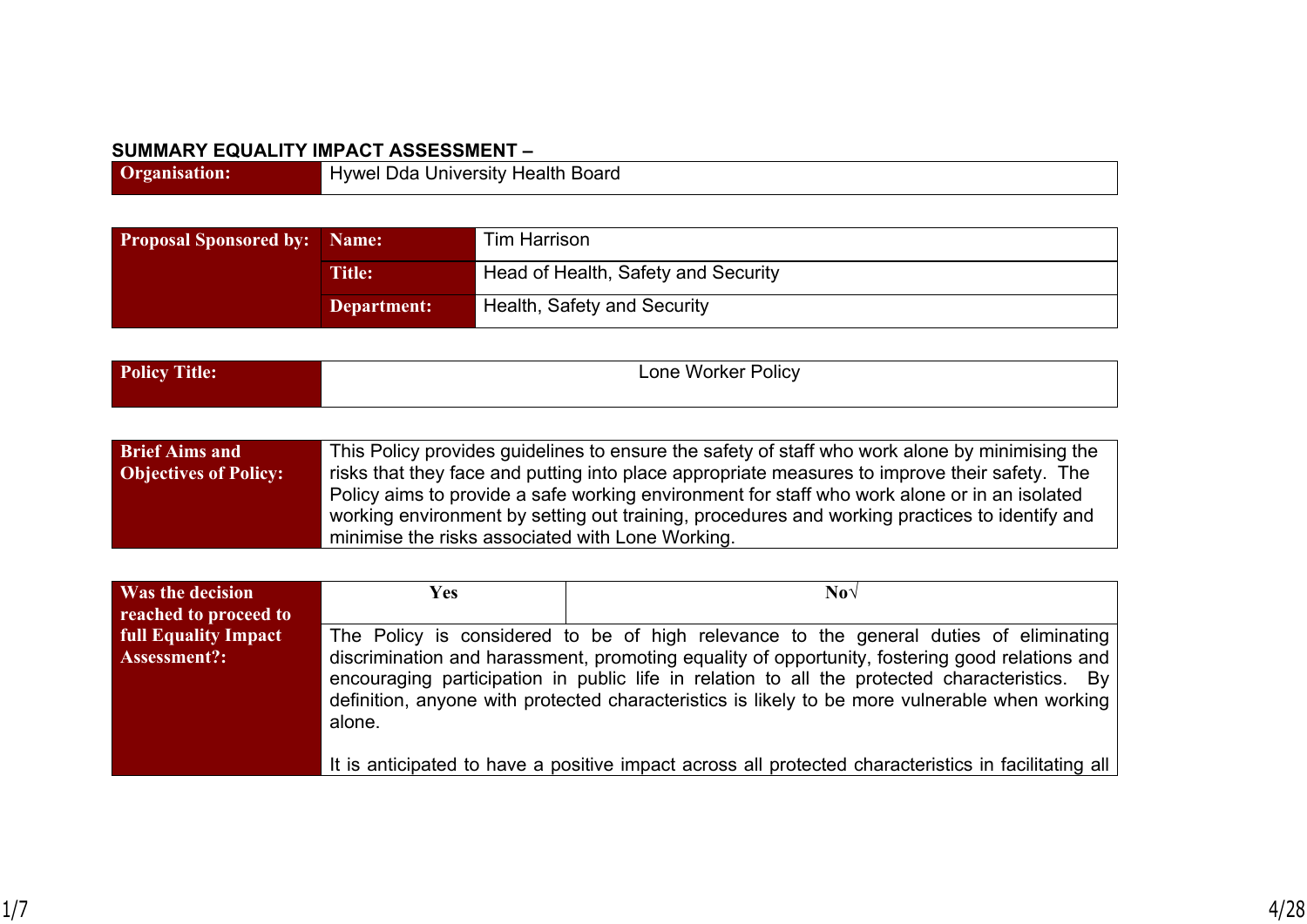|                                                 | staff to work in and develop in roles where lone working is a factor with the assurances as<br>outlined in the Policy. This would be particularly applicable where staff working alone may feel<br>vulnerable to physical or verbal abuse, discrimination or harassment or be particularly targeted<br>because of their individual protected characteristic or combination of protected characteristics<br>and might otherwise have been reluctant to develop their careers into posts where lone<br>working is a factor.<br>No complaints have been received in relation to equality, diversity or human rights since the<br>implementation of the previous version of the Policy.<br>Changes to the Policy during this review are summarised in the attached Version Control<br>Document and it is not anticipated that these will result in an adverse impact on any protected<br>groups.<br>A search of similar policies elsewhere indicated a positive or neutral impact on protected<br>groups. |                                                                                                                                                                                                     |  |
|-------------------------------------------------|-------------------------------------------------------------------------------------------------------------------------------------------------------------------------------------------------------------------------------------------------------------------------------------------------------------------------------------------------------------------------------------------------------------------------------------------------------------------------------------------------------------------------------------------------------------------------------------------------------------------------------------------------------------------------------------------------------------------------------------------------------------------------------------------------------------------------------------------------------------------------------------------------------------------------------------------------------------------------------------------------------|-----------------------------------------------------------------------------------------------------------------------------------------------------------------------------------------------------|--|
|                                                 |                                                                                                                                                                                                                                                                                                                                                                                                                                                                                                                                                                                                                                                                                                                                                                                                                                                                                                                                                                                                       |                                                                                                                                                                                                     |  |
|                                                 |                                                                                                                                                                                                                                                                                                                                                                                                                                                                                                                                                                                                                                                                                                                                                                                                                                                                                                                                                                                                       |                                                                                                                                                                                                     |  |
|                                                 |                                                                                                                                                                                                                                                                                                                                                                                                                                                                                                                                                                                                                                                                                                                                                                                                                                                                                                                                                                                                       |                                                                                                                                                                                                     |  |
|                                                 | =n&form=QBLH&sp=-1&pq=undefined≻=0-                                                                                                                                                                                                                                                                                                                                                                                                                                                                                                                                                                                                                                                                                                                                                                                                                                                                                                                                                                   | https://www.bing.com/search?q=Lone+worker+policy+nhs+equality+impact+assessment+&qs<br>33&sk=&cvid=C8049E5187784DC0A148EA17B54787E2                                                                 |  |
| If no, are there any<br>issues to be addressed? | Yes $\sqrt$                                                                                                                                                                                                                                                                                                                                                                                                                                                                                                                                                                                                                                                                                                                                                                                                                                                                                                                                                                                           | N <sub>0</sub>                                                                                                                                                                                      |  |
|                                                 |                                                                                                                                                                                                                                                                                                                                                                                                                                                                                                                                                                                                                                                                                                                                                                                                                                                                                                                                                                                                       | Violence and Aggression training will be required to be delivered in a way that is accessible to<br>all, especially those who may have communication difficulties due to disability, language need. |  |
|                                                 | that is accessible to all, as above.                                                                                                                                                                                                                                                                                                                                                                                                                                                                                                                                                                                                                                                                                                                                                                                                                                                                                                                                                                  | Training on the use of Lone Worker protection devices will be required to be delivered in a way                                                                                                     |  |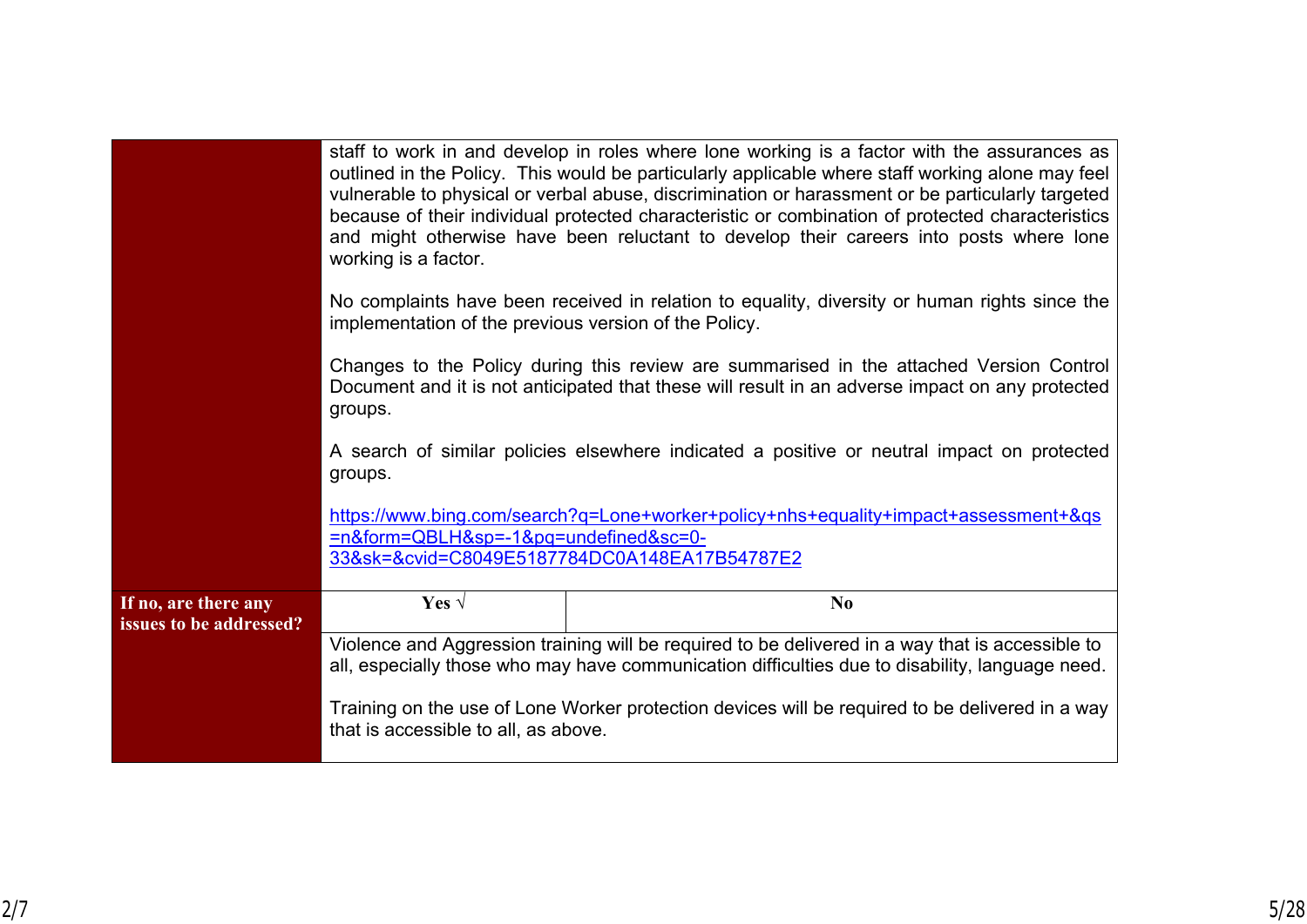| Is the Policy Lawful? | <b>Yes</b> | The Policy links with the All Wales Dignity at Work Policy, Health<br>and Safety at Work Policy, Incident Reporting Policy, Grievance<br>Policy, Disciplinary Policy, Equality and Diversity Policy All<br>Wales Violence and Aggression Training Passport and<br>Information Scheme.                                                                                                                                                                                                                           |
|-----------------------|------------|-----------------------------------------------------------------------------------------------------------------------------------------------------------------------------------------------------------------------------------------------------------------------------------------------------------------------------------------------------------------------------------------------------------------------------------------------------------------------------------------------------------------|
|                       |            | The HB has a general duty under Section 2(1) of the Health<br>and Safety at Work etc Act 1974 to ensure the health, safety<br>and welfare at work of employees, to maintain their physical<br>and mental well-being.                                                                                                                                                                                                                                                                                            |
|                       |            | Section 7 of the Health and Safety at Work etc Act 1974 states<br>that it is the responsibility of employees to take reasonable care<br>of their own health and safety at work and that of other persons<br>who may be affected by their acts or omissions. All staff must<br>comply with all safety procedures/safe systems of work and<br>approved codes of practice pertaining to their particular work<br>activities and report all incidents that have led or may lead to<br>injury, ill health or damage. |
|                       |            | Regulation 3 of the Management of Health and Safety at Work<br>Regulations 1999 requires employers to carry out a risk<br>assessment of the hazards to which their employees are<br>exposed.                                                                                                                                                                                                                                                                                                                    |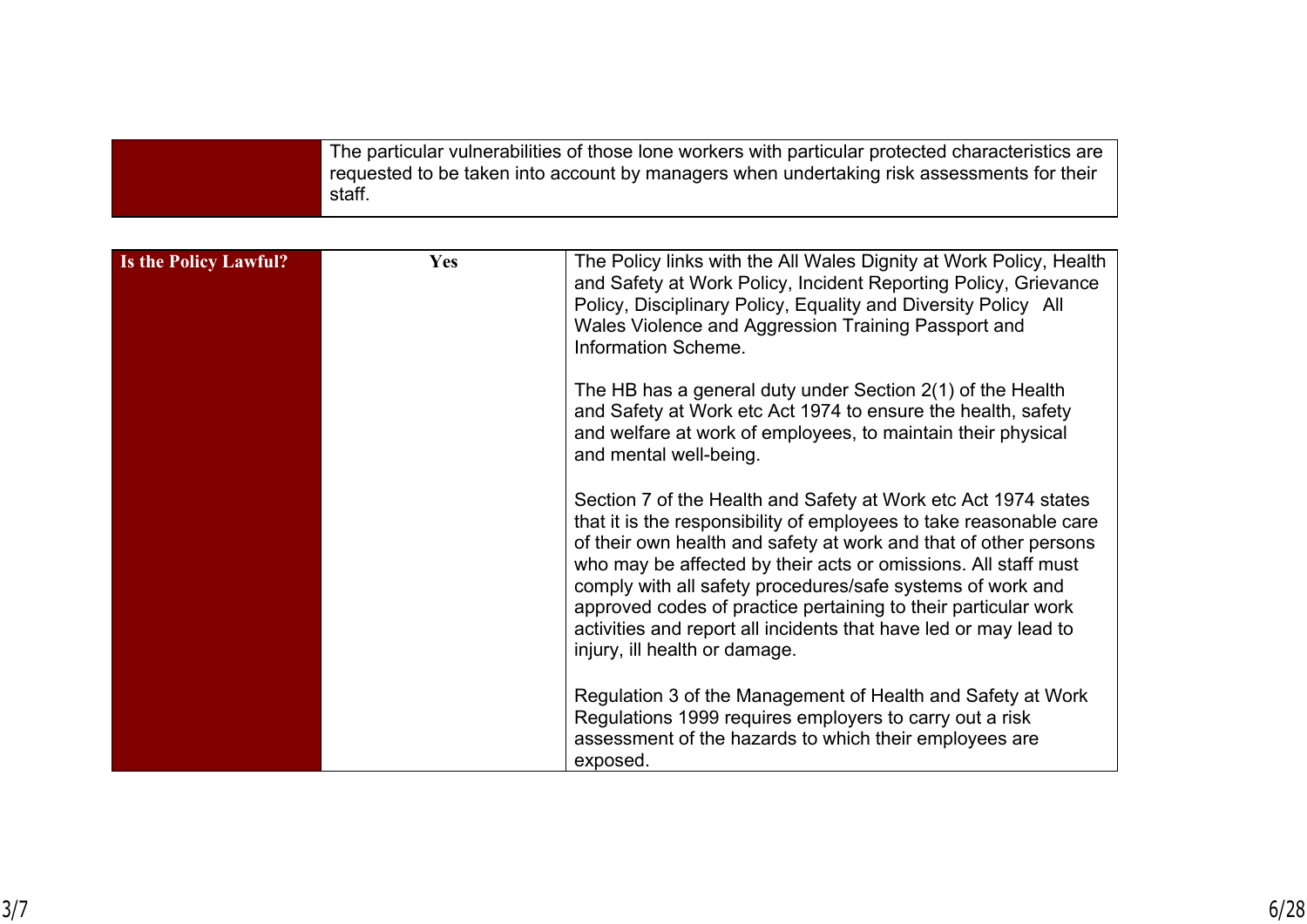|  | References:-                                                                                                                            |
|--|-----------------------------------------------------------------------------------------------------------------------------------------|
|  | Welsh Assembly Government mandate for Lone Workers                                                                                      |
|  | NHS Business Services Authority and Reliance Secure Task<br>Management<br>Limited "Framework Agreement for the provision of Lone Worker |
|  | <b>Services</b>                                                                                                                         |
|  | NHS Security Management Service "Not Alone – A<br>guide for the better protection of lone workers in the<br>NHS"                        |
|  | NHS Security Management Service "Developing policy for<br>the protection of lone workers"                                               |
|  | <b>Health and Safety Executive website</b>                                                                                              |
|  | All Wales Violence and Aggression Training Passport and<br><b>Information Scheme</b>                                                    |

| Will the Policy be | Yes ∿ |                                                                  |
|--------------------|-------|------------------------------------------------------------------|
| adopted?           |       | If no, please record the reason and any further action required: |

|  | ים ⊿<br>$\sim$ |  |
|--|----------------|--|
|--|----------------|--|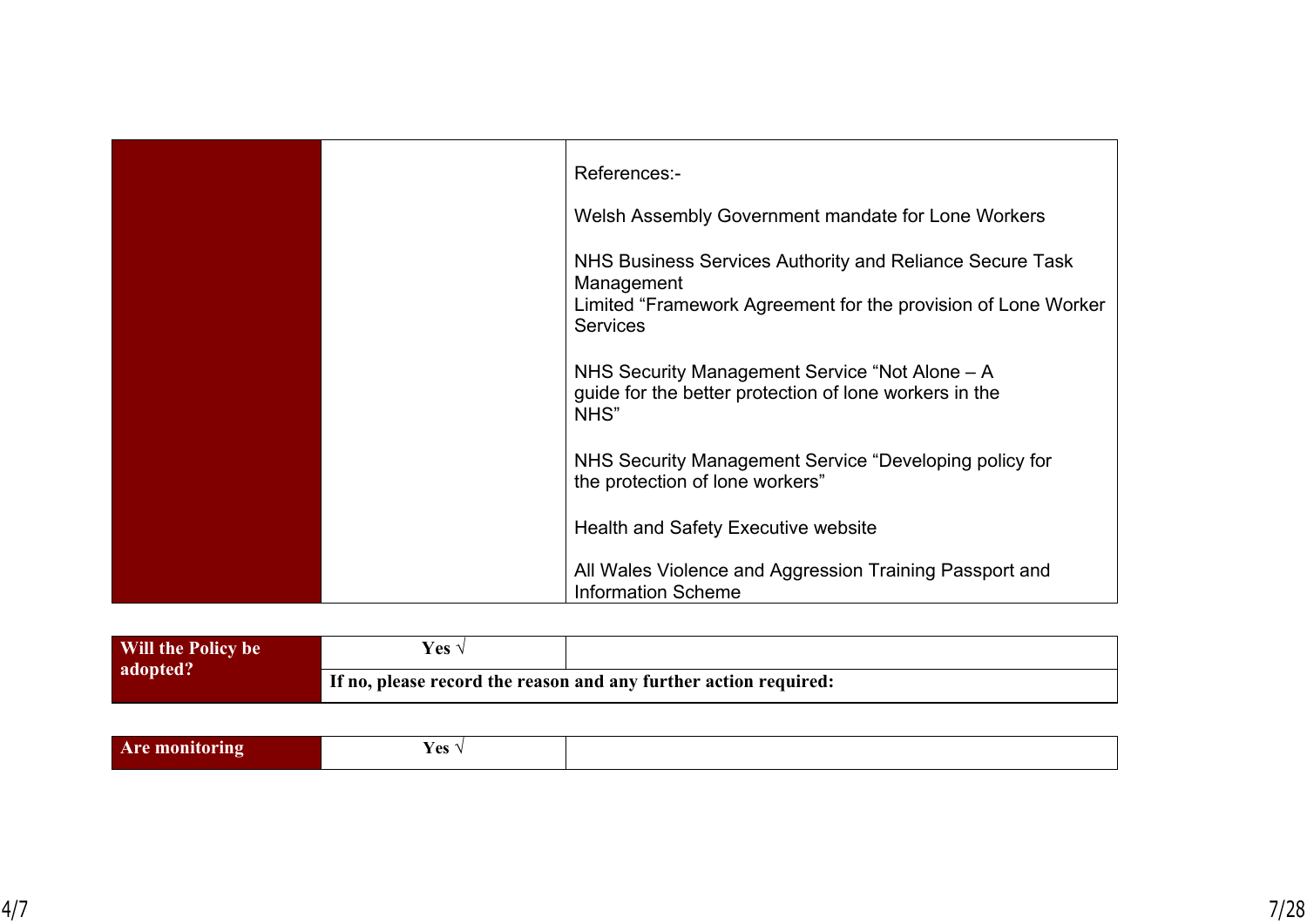| <b>arrangements in place?</b> Any complaints received in relation to equality, diversity or human rights following |
|--------------------------------------------------------------------------------------------------------------------|
| implementation of the updated Policy will be addressed on an individual basis and appropriate                      |
| action taken.                                                                                                      |

| Who is the Lead<br>Officer?   | Name:         | <b>Health and Safety Committee</b><br>Mandy Rayani, Director of Nursing, Quality and Patient<br>Experience |
|-------------------------------|---------------|------------------------------------------------------------------------------------------------------------|
|                               | <b>Title:</b> |                                                                                                            |
|                               | Department:   |                                                                                                            |
| <b>Review Date of Policy:</b> |               | Three yearly or sooner if required                                                                         |

| <b>Signature of all parties:</b> | <b>Name</b>         | <b>Title</b>                                        | <b>Signature</b>                                                                         |
|----------------------------------|---------------------|-----------------------------------------------------|------------------------------------------------------------------------------------------|
|                                  | <b>Tim Harrison</b> | Head of Health,<br>Safety and<br>Security           | 29/11/2021                                                                               |
|                                  | <b>Alan Winter</b>  | <b>Senior Diversity</b><br>and Inclusion<br>Officer | 20/12/2021                                                                               |
|                                  |                     |                                                     |                                                                                          |
|                                  |                     |                                                     | Please Note: An Action Plan should be attached to this Outcome Report prior to signature |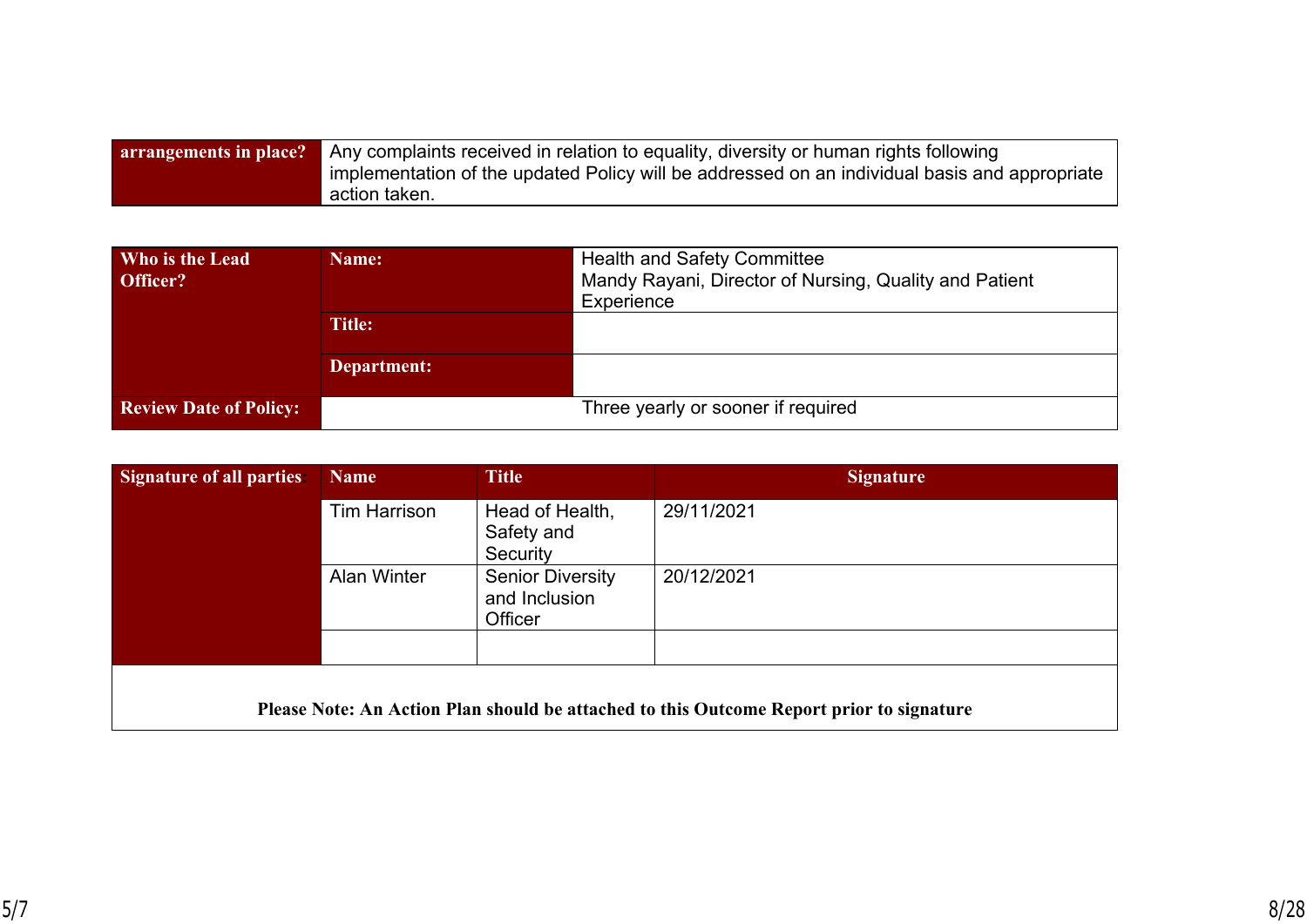#### VERSION CONTROL OVERVIEW

| .            | $170 - 1$ |
|--------------|-----------|
| title        | .         |
| e of written | Policy    |
| Numbe        | Worker    |
| and          | one.      |
|              |           |
|              |           |
| contro       |           |
| document:    |           |
|              |           |

| $\overline{\phantom{0}}$<br>review<br>Tvne<br>ОТ | -ull review |
|--------------------------------------------------|-------------|
|                                                  |             |

| Person making changes to the $\parallel$ Name: Adam Springthorpe |                                    |
|------------------------------------------------------------------|------------------------------------|
| document:                                                        | Job title: Health & Safety Manager |

| Page<br>number | Sentence/paragraph which requires<br>changing | Updated sentence/paragraph          | Which professional<br>group/department does the | Has the change been<br>approved? |
|----------------|-----------------------------------------------|-------------------------------------|-------------------------------------------------|----------------------------------|
|                |                                               |                                     | change impacts on?                              |                                  |
| 6              | Previously no defined role or                 | Role / Responsibility added for the | N/A                                             |                                  |
|                | responsibility for the Health, Safety &       | Security / Case Manager. Executive  |                                                 |                                  |
|                | <b>Security Department team members</b>       | lead for the prevention of violence |                                                 |                                  |
|                | despite being named elsewhere in              | and aggression amended to the       |                                                 |                                  |
|                | Policy. Other roles to be amended for         | Director of Nursing, Quality and    |                                                 |                                  |
|                | clarification.                                | Patient Experience. Duties of       |                                                 |                                  |
|                |                                               | managers amended.                   |                                                 |                                  |
| 9              | Repetition - Resources &                      | Sections combined as Section 14     | N/A                                             |                                  |
|                | <b>References</b>                             | Acknowledgments & Reference         |                                                 |                                  |
|                |                                               | Material. Section updated.          |                                                 |                                  |
| 9              | Policy review section, apparently no          | Deleted section                     | N/A                                             |                                  |
|                | longer required                               |                                     |                                                 |                                  |
| App 1          | New Section to be added to aid                | New Section Added - RISK            | All                                             |                                  |
|                | managers in assessing the lone                | <b>MANAGEMENT &amp; ASSESSMENT</b>  |                                                 |                                  |
|                | working risks to their staff                  | FOR LONE WORKERS GUIDANCE           |                                                 |                                  |
| App 2          | New Section to be added to inform             | <b>New Section Added - LONE</b>     | All                                             |                                  |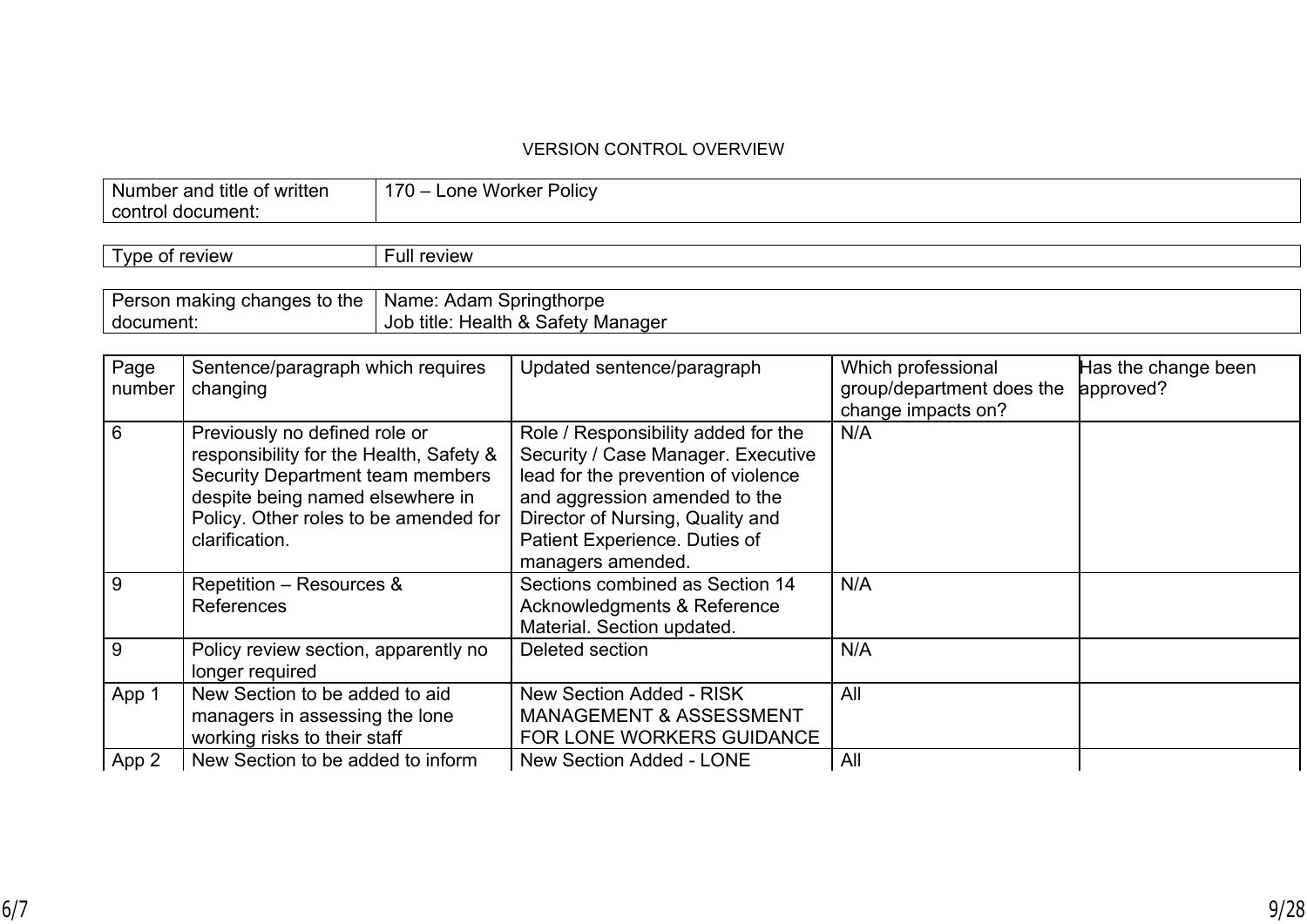| <b>GUIDANCE</b> | <b>WORKING BUDDY SYSTEM</b> |  |
|-----------------|-----------------------------|--|
|-----------------|-----------------------------|--|

| have<br>changed:<br>tarme<br>∴unn∩⊔<br>ıcı imen<br>th۵.<br>lowinc<br>∟∩ר<br>- Inc<br>- 11<br>.<br>יי<br>ייטווטו<br>. .<br>_________ |  |  |  |
|-------------------------------------------------------------------------------------------------------------------------------------|--|--|--|
| $\overline{\phantom{0}}$<br>From:<br>. U                                                                                            |  |  |  |
|                                                                                                                                     |  |  |  |

Do the changes made require the Equality Impact Assessment to be reviewed? No

| Owning group: Health, Safety & Emergency Planning Sub-Committee | Date approved: |
|-----------------------------------------------------------------|----------------|
| Chair:                                                          |                |

Any material or significant changes to an existing written control document will require to be re-approved by the approving committee/group following the process [\(190 - Flowchart - Approval Stage\)](http://howis.wales.nhs.uk/cascade/v4apages/opendoc/428830).

| │ Approving Group: Health, Safety & Emergency Planning Sub-Committee | Date approved: |
|----------------------------------------------------------------------|----------------|
| Chair:                                                               |                |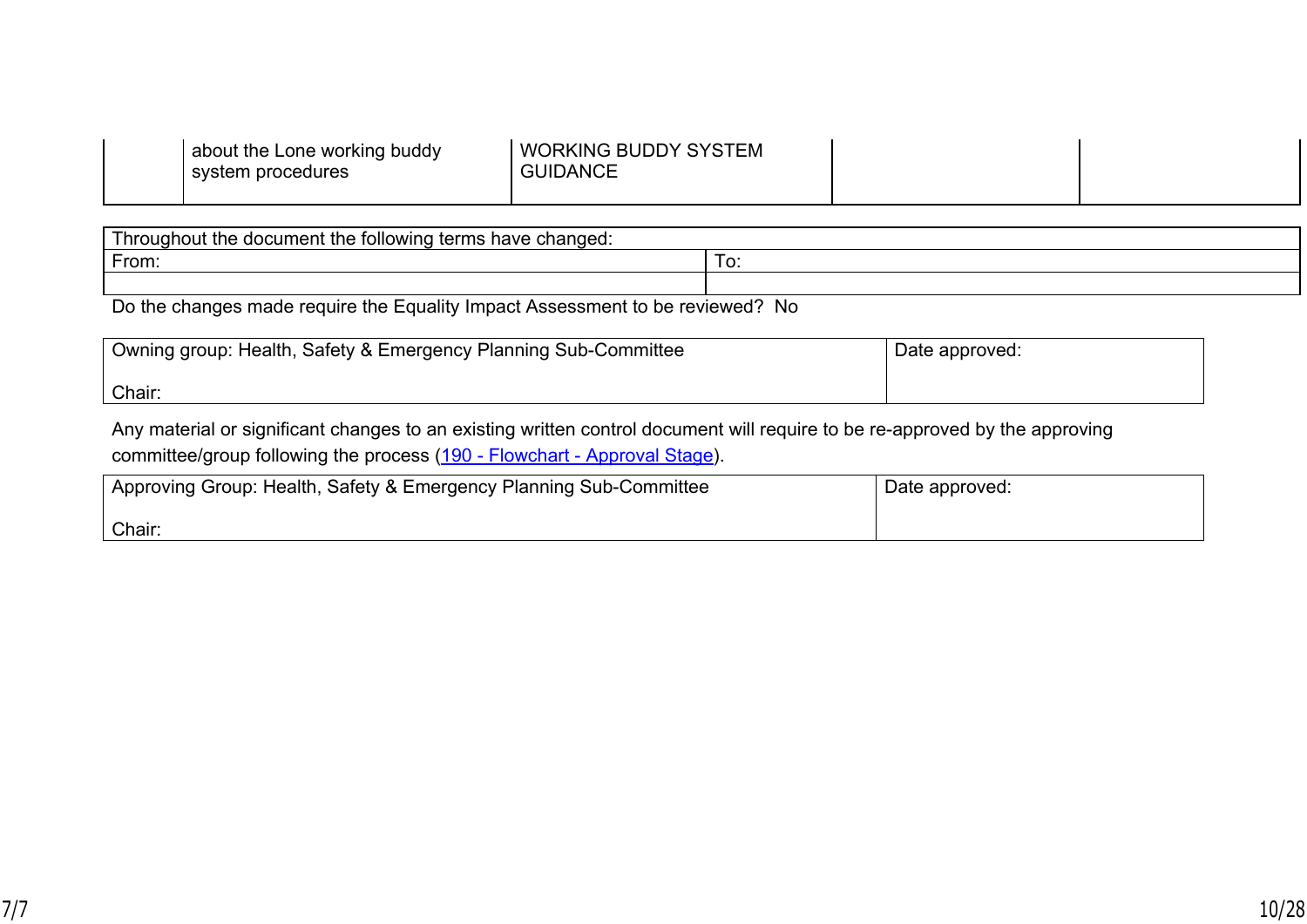

# **Lone Worker Policy**

# **FOR HSC APPROVAL**

| Policy<br>Number: | 170     |  | Supersedes:                          |  | <b>Classification</b> |           | Corporate     |
|-------------------|---------|--|--------------------------------------|--|-----------------------|-----------|---------------|
|                   |         |  |                                      |  |                       |           |               |
| Version           | Date of |  | Approved by:                         |  | Date of               | Date made | <b>Review</b> |
| <b>No</b>         | EqIA:   |  |                                      |  | Approval:             | Active:   | Date:         |
| V3                |         |  | <b>Health &amp; Safety Committee</b> |  |                       |           |               |

| <b>Brief</b><br>Summary of<br>Document: | Setting out procedures and working practices to identify and minimise the risks<br>associated with Lone Working.                                                                                                                                                                                |  |
|-----------------------------------------|-------------------------------------------------------------------------------------------------------------------------------------------------------------------------------------------------------------------------------------------------------------------------------------------------|--|
|                                         |                                                                                                                                                                                                                                                                                                 |  |
| Scope:                                  | This policy includes all people acting as lone workers, working or acting directly<br>or indirectly, for or on behalf of the organisation and will also include volunteers<br>who experience lone working For ease of this policy, from now on all these<br>groups will be referred to as staff |  |
|                                         |                                                                                                                                                                                                                                                                                                 |  |
| To be read in<br>conjunction<br>with:   | All Wales Violence and Aggression Training Passport and Information Scheme<br>010 Health and Safety Policy<br><b>Risk Management Procedures</b>                                                                                                                                                 |  |

| Owning<br>Committee | Health & Safety Advisory Group |                  |                                          |  |
|---------------------|--------------------------------|------------------|------------------------------------------|--|
| Executive           | Mandy                          | <b>Job Title</b> | Director of Nursing, Quality and Patient |  |
| Director:           | Rayani                         |                  | Experience                               |  |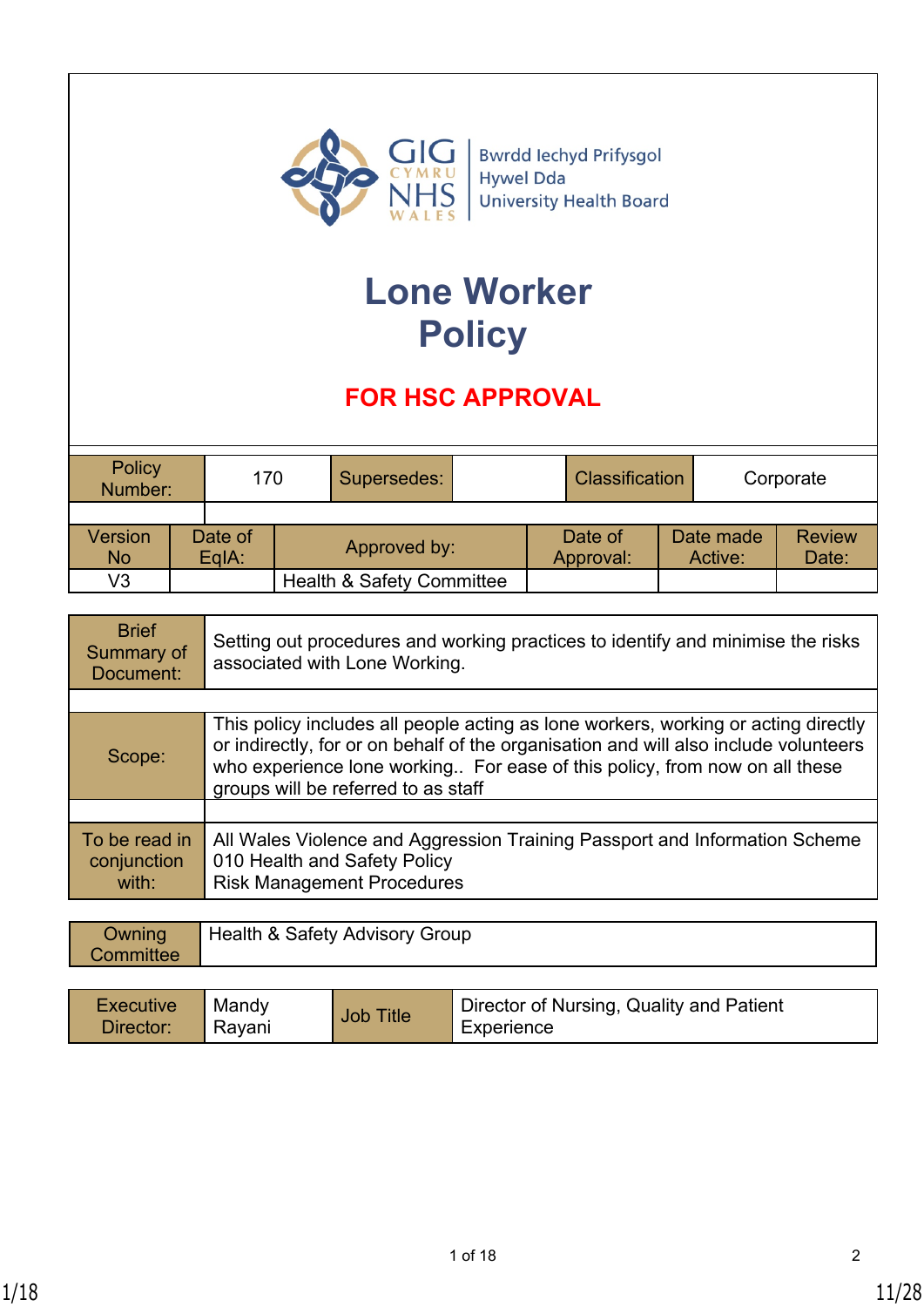| <b>Reviews and updates</b> |                               |           |  |  |  |
|----------------------------|-------------------------------|-----------|--|--|--|
| Version                    | <b>Summary of Amendments:</b> | Date      |  |  |  |
| no:                        |                               | Approved: |  |  |  |
|                            | <b>New Policy</b>             | 22/7/2014 |  |  |  |
| 2                          | Revised policy                | 9/2/2018  |  |  |  |
| 3                          | Revised policy                |           |  |  |  |

#### Glossary of terms

| -<br>erm | ⊶י                                                      |
|----------|---------------------------------------------------------|
| $D = 4$  | Board's incident<br>∶ reporting sys<br>system<br>Health |

| Lone working, lone worker, alarms , alerts, violence, aggression, community, |
|------------------------------------------------------------------------------|
| <sup>k∕</sup> ≏wwords   People safe                                          |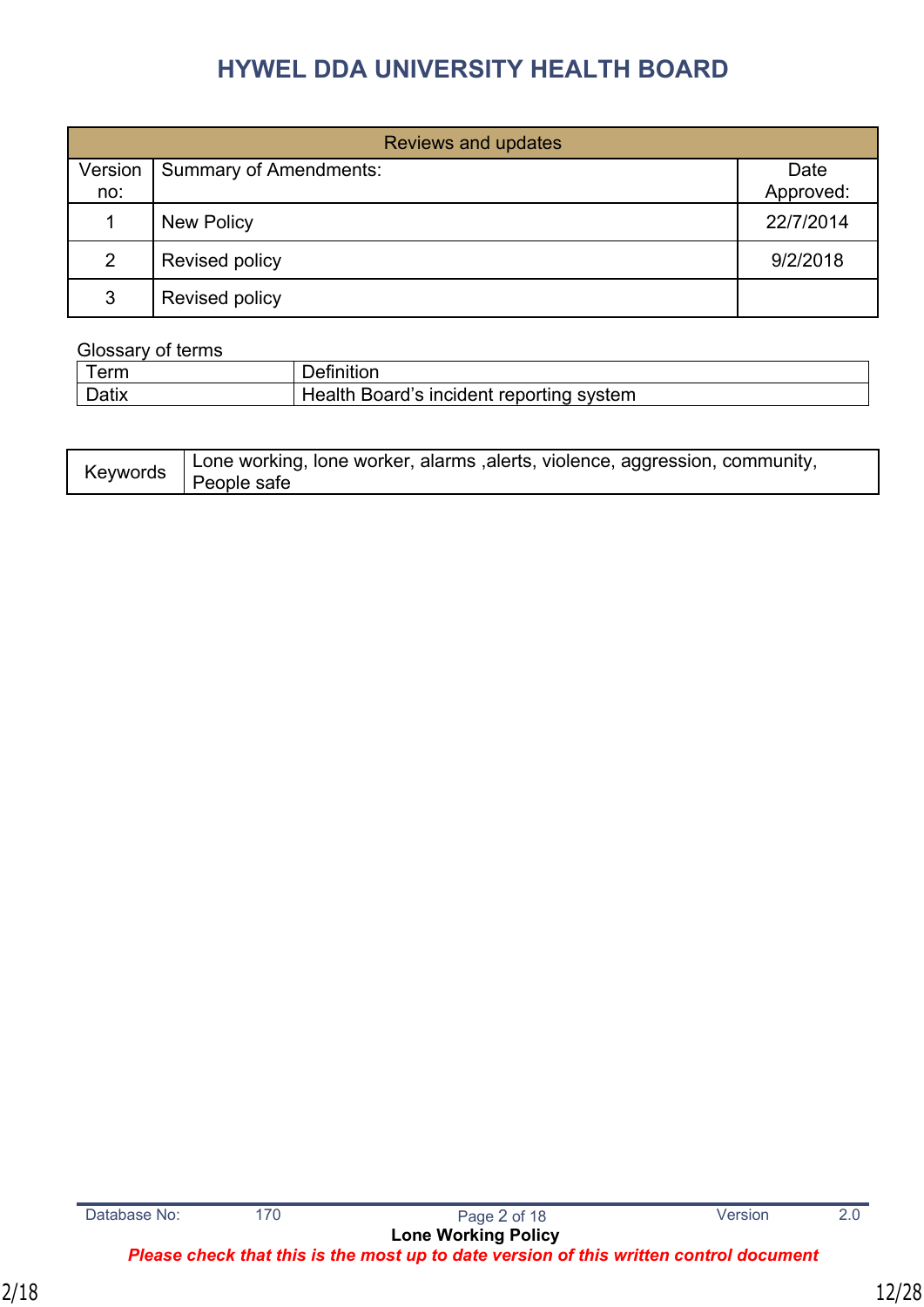### **CONTENTS**

| $1_{-}$        |                                                                      |  |
|----------------|----------------------------------------------------------------------|--|
| 2 <sub>1</sub> |                                                                      |  |
| 3 <sub>1</sub> |                                                                      |  |
| $4_{-}$        |                                                                      |  |
| 5 <sub>1</sub> |                                                                      |  |
| 6.             |                                                                      |  |
| 7 <sub>1</sub> |                                                                      |  |
| 8.             |                                                                      |  |
| 9.             |                                                                      |  |
| 10.            |                                                                      |  |
| 11.            |                                                                      |  |
| 12.            |                                                                      |  |
| 13.            |                                                                      |  |
| 14.            |                                                                      |  |
|                | APPENDIX 1- RISK MANAGEMENT & ASSESSMENT FOR LONE WORKERS GUIDANCE10 |  |
|                |                                                                      |  |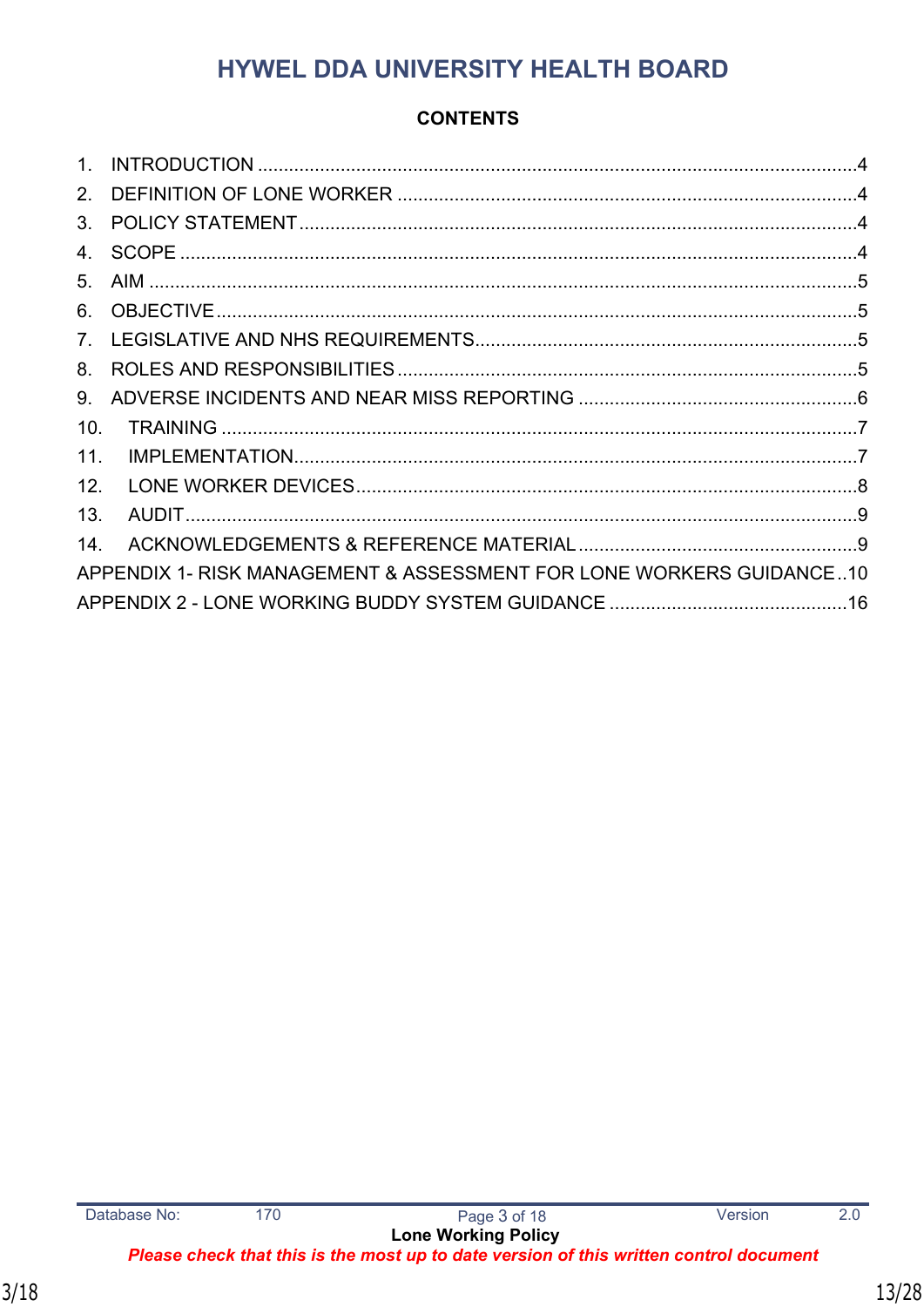#### <span id="page-13-0"></span>**1. INTRODUCTION**

It is widely recognised that lone workers may face increased risks because they do not have the immediate support of colleagues or others if an incident occurs. For example, they may not be able to escape easily from a situation, particularly if they are in someone's home; they may be working in a high crime area or an isolated rural location; or they may be working at night or away from a main building.

Additionally, they may be in possession of equipment or drugs that might be attractive to criminals and who, in some cases, might use violence to achieve their aims. Other risks faced by lone workers include illness, accidents and vehicle breakdowns. Whilst recognising these risks are aimed at lone workers, the majority of practice can apply to other situations where staff work remotely.

Whereas the final procedures must be based on local conditions, this Policy will deal with generic aspects of management of lone working risks and provide advice on the efficacy of various control measures that may be utilised to reduce the level of risk.

#### <span id="page-13-1"></span>**2. DEFINITION OF LONE WORKER**

This policy intentionally sets out not to identify specific groups of staff thought to be lone workers, or to delineate a specific time when lone working is deemed to occur. The overarching principle must be that lone working can occur anywhere, at any time, and within any group of staff.

**Definition –** The Health and Safety Executive (HSE) definition of lone working is: **"***Those who work by themselves without close or direct supervision"*.

Despite there being easily recognised Lone Workers such as those who routinely work without direct supervision in the community, further consideration and safeguards should be applied to members of staff who work within our premises on call or out of office hours, providing there is no immediate assistance available to them should incidents occur.

To be classed as a lone worker staff have to be engaged with their official Health Board duties, as a result, apart from those who work from home, travelling to and from work is not covered in this policy.

Volunteers e.g. drivers should also be afforded the same levels of protection and supported to the same standards of designated Health Board staff so far as is reasonably practicable.

### <span id="page-13-2"></span>**3. POLICY STATEMENT**

HDUHB will ensure, so far as is reasonably practicable, that staff and others who are required to work alone or unsupervised for significant periods of time are protected from risk to their health and safety. Measures will also be adopted to protect anyone else affected by lone working.

Lone working exposes staff and others to certain hazards. The intention is, where practicable, to either remove the risk from these hazards or, where elimination is not practicable, to minimise the risks to acceptable levels.

### <span id="page-13-3"></span>**4. SCOPE**

This policy includes all people acting as lone workers, working or acting directly or indirectly,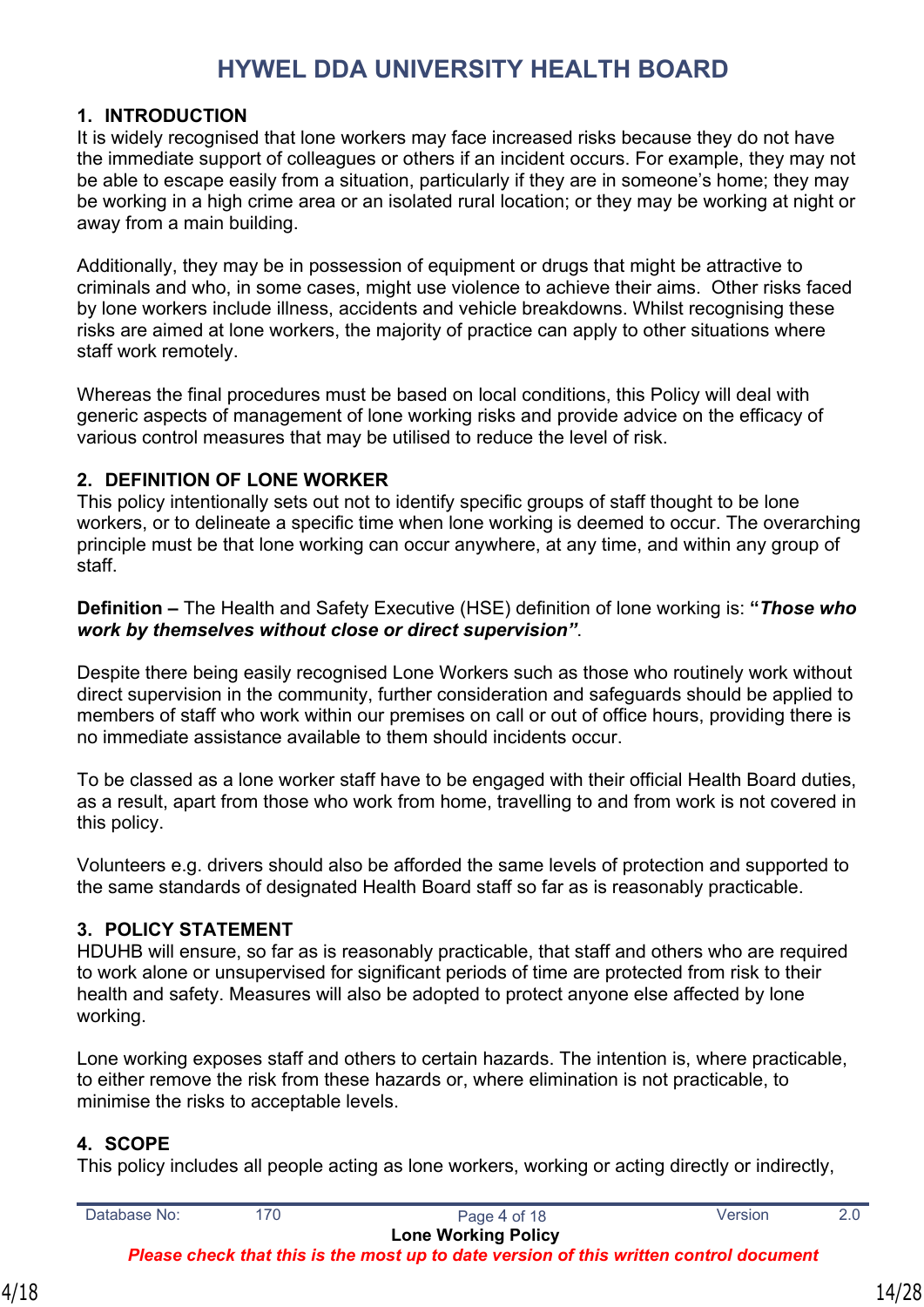for or on behalf of the organisation and will also include volunteers who experience lone working. For ease of this policy, from now on all these groups will be referred to as staff.

Further consideration should also be extended to include other agencies which are involved in care packages and will include both public and private sector workers with appropriate disclosures of information in order that risk can be managed and control measures implemented.

### <span id="page-14-0"></span>**5. AIM**

The aim of this policy is to provide a structure for the management of staff who undertake lone working.

### <span id="page-14-1"></span>**6. OBJECTIVE**

This policy will be achieved by ensuring the safety of lone workers by minimising the risks that they face and putting in place appropriate measures to ensure their safety so far as is reasonably practicable.

### <span id="page-14-2"></span>**7. LEGISLATIVE AND NHS REQUIREMENTS**

Health and safety legislation does not prohibit lone working, except in a few specific circumstances e.g. working in confined spaces. However, the employer has a general duty under Section 2(1) of the Health and Safety at Work etc Act 1974 to ensure the health, safety and welfare at work of employees including their physical and mental well-being.

Section 7 of the Health and Safety at Work etc Act 1974 states that it is the responsibility of employees to take reasonable care of their own health and safety at work and that of other persons who may be affected by their acts or omissions. All staff must comply with all safety procedures/safe systems of work and approved codes of practice pertaining to their particular work activities and report all incidents that have led or may lead to injury, ill health or damage.

Regulation 3 of the Management of Health and Safety at Work Regulations 1999 requires employers to carry out a risk assessment of the hazards to which their employees are exposed. Where there is a significant risk the risk assessment must be kept as a permanent record and updated regularly. The risk assessment needs to consider options to remove; substitute or control a hazard in order to decrease the degree of risk, as far as is reasonably practicable. Furthermore, the assessment needs to consider the suitability of the member of staff who is required to undertake lone worker duties. The Risk Management procedures are published on the Health Board intranet site and further advice can be obtained via the Health, Safety and Security Department.

### <span id="page-14-3"></span>**8. ROLES AND RESPONSIBILITIES**

### **8.1 Director of Nursing, Quality and Patient Experience**

Has delegated responsibility for ensuring compliance with the Health and Safety at Work etc. Act 1974 and the Management of Health and Safety at Work Regulations 1999 and the effectiveness of this policy. This also includes the executive lead for the prevention of violence and aggression.

**8.2 Directors and Senior Managers** are responsible for ensuring that risk assessments are undertaken, local policies and procedures are introduced; safe systems of work are adopted; availability of training; provision of health and safety training records; ensuring statutory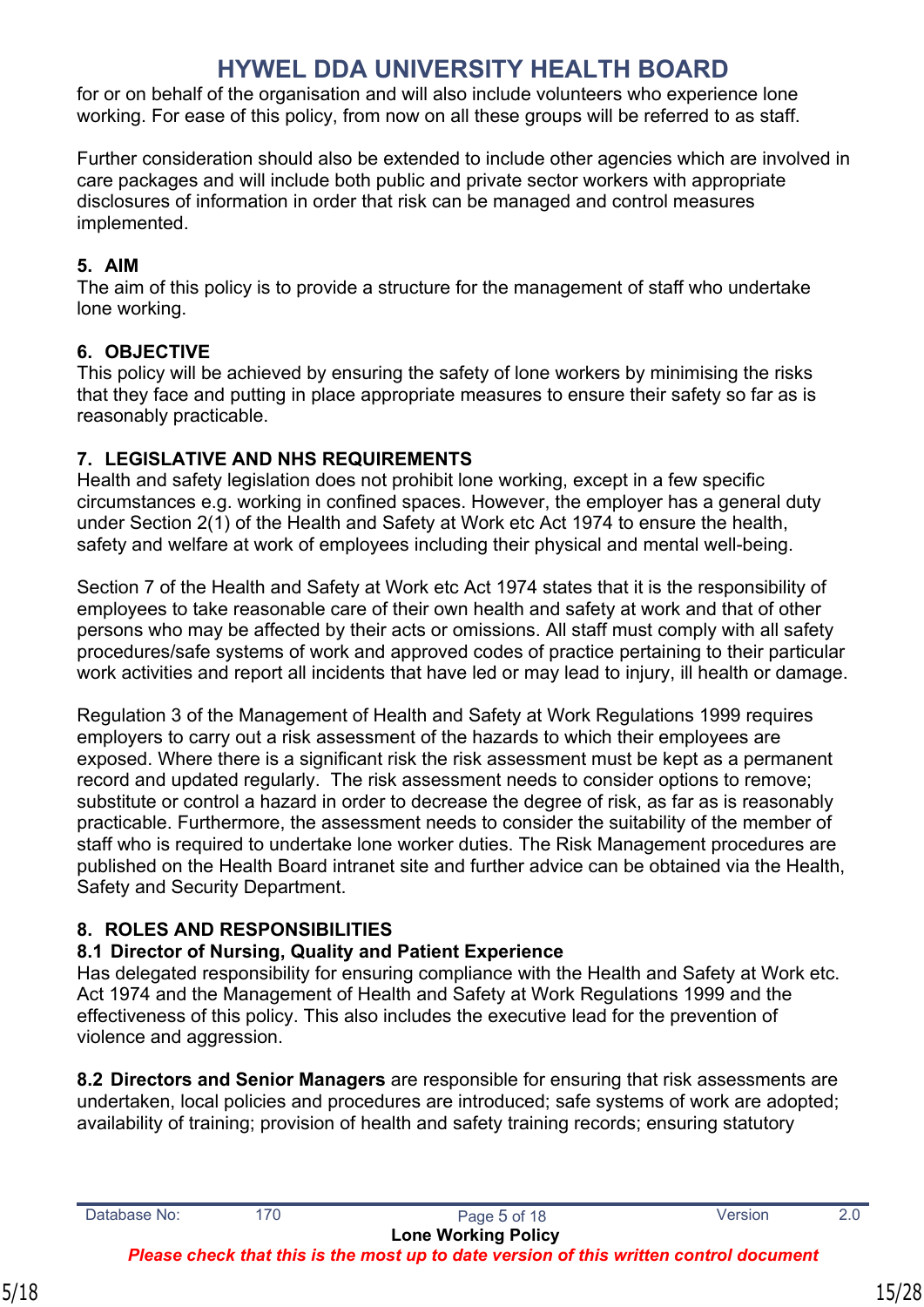compliance; accident/incident reporting; communication; support; liaison; and audit within their service.

#### **8.3 Department/Line Managers**

Are responsible for establishing and supervising safe systems of work; ensuring staff have received appropriate training; and ensuring that other policies and procedures are observed with adequate written control documentation being in place. They should ensure that a proper risk assessment is conducted (in consultation with the relevant personnel) to ensure that all risks from lone working are identified and that proper control measures have been introduced to minimise, or mitigate the risks before staff enter a lone working situation.

Will identifying staff who may benefit from using the Peoplesafe lone working device they will also monitor the usage of any devices issued.

Department / Line Managers should inform the Security Manager and Health and Safety Manager(s) of any incidents that do occur, both directly and via the Datix incident reporting system.

### **8.4 Health, Safety & Security Team**

Aim to provide a comprehensive service for HDUHB in relation to lone working. Together with staff members and managers they will work towards the creation and sustainability of a safe and secure working environment for staff and members of the public. This will provide the basis on which the highest levels of clinical care can be provided.

The Security Manager will assist managers in the selection of suitable lone worker devices where deemed necessary via risk assessment.

#### **8.5 All employees**

All employees are required to comply with the Health Board's Health and Safety Procedures. They should use lone working applications or equipment at the appropriate time, e.g. Peoplesafe and in the appropriate manner. All potential and actual adverse incidents or near misses must be reported, using the Health Boards incident reporting system (Datix).

All employees have a responsibility to do all they can to ensure their own safety and that of their colleagues.

#### <span id="page-15-0"></span>**9. ADVERSE INCIDENTS AND NEAR MISS REPORTING**

Any adverse incident and/or near miss should be reported through the line management structure and recorded on the Health Board incident system (Datix). It is important to ensure that if an adverse incident involves a lone worker, specific reference should be made to that fact on the incident form.

Where someone has been assaulted, the line manager should ensure that the staff member is properly supported, undergoes a physical assessment, any injuries are documented and that they receive appropriate post incident support.. The Violence and Aggression Case Manager(s) and the Prevention and Management of Violence and Aggression (PAMOVA) Department should be informed and involved in any follow up of the incident following the principles of the current memorandum of understanding between the NHS, Police and Crown Prosecution Service.

Following an adverse incident or near miss an investigation must be undertaken by the employee's line manager and risk assessments should be carried out as soon as reasonable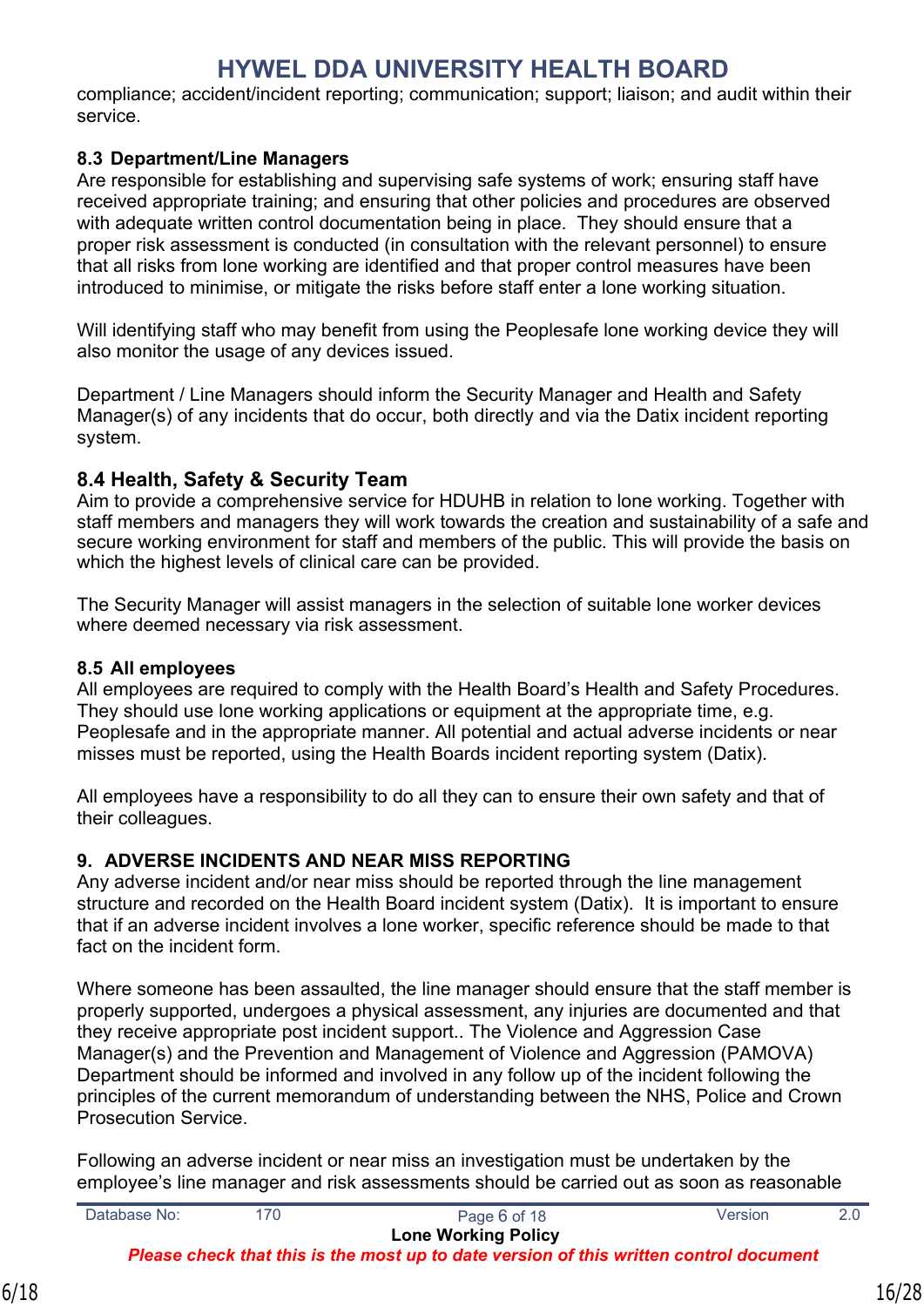practicable and appropriate control measures put in place. The investigation should be shared with the Violence and Aggression Case Manager. This is prior to a formalised review of lessons learnt following an incident.

There should be a clear documented risk assessment process in place which identifies and assesses risks faced by lone workers, implements measures to reduce those risks and evaluates the effectiveness of the control measures (see [Appendix 1](#page-19-0)). The key to maximising safety wherever lone working is being considered should address two main features:

- Whether the work can be done safely by lone workers.
- What arrangements are required to ensure, so far as is reasonably practicable, the lone worker is at no more risk than employees working together.

The above processes and information should be shared with other agencies who are involved in the delivery of care, in order for their staff and legal obligations to be met, where appropriate.

### <span id="page-16-0"></span>**10.TRAINING**

Training and instruction is crucial for all groups of staff that work alone or those who manage staff who work alone. The aims and objectives of Violence and Aggression Training will be determined by the All Wales Violence and Aggression Training Passport and Information Scheme.

Line managers are required to make adequate arrangements to ensure that staff complete training and that they have completed the All Wales NHS violence and aggression refresher training manager's checklist, located in the Health Board training prospectus. This information should be forwarded to the Prevention and Management of Violence and Aggression (PAMOVA) department, in order for training to be arranged and completed correctly by staff members. Training records will provide evidence that appropriate training has taken place.

#### <span id="page-16-1"></span>**11.IMPLEMENTATION**

All departments must have procedures in place that correctly risk assesses working environments for all its staff identifying any threats, risks or vulnerabilities as outlined in the Risk Management Procedure. Where required appropriate control measures or working practices should be agreed and implemented to help ensure the safety of staff and minimise risk at all times. This will include having relevant contact details in the event of adverse incidents or concerns, coupled with clear working practices and designated points of contact should escalation or other agencies be required.

In order to mitigate the risks faced by lone workers, HDUHB has introduced the Peoplesafe lone working device. These devices and applications are designed to support staff and departments should incidents occur. They are not intended to replace but to enhance existing lone working safety procedures.

Where staff are presented with imminent risk of harm the **999 emergency call system** should be utilised wherever practicable. This system utilises any available telecommunication signal, offers support through an operator, records the call and locates the device alerting the appropriate agency immediately who will have access to further intelligence and information. In the event of de-escalation the calls can be downgraded from emergency to routine or no further assistance required. In the event of a 999 call being made, this must be recorded on the HDUHB incident recording system (Datix).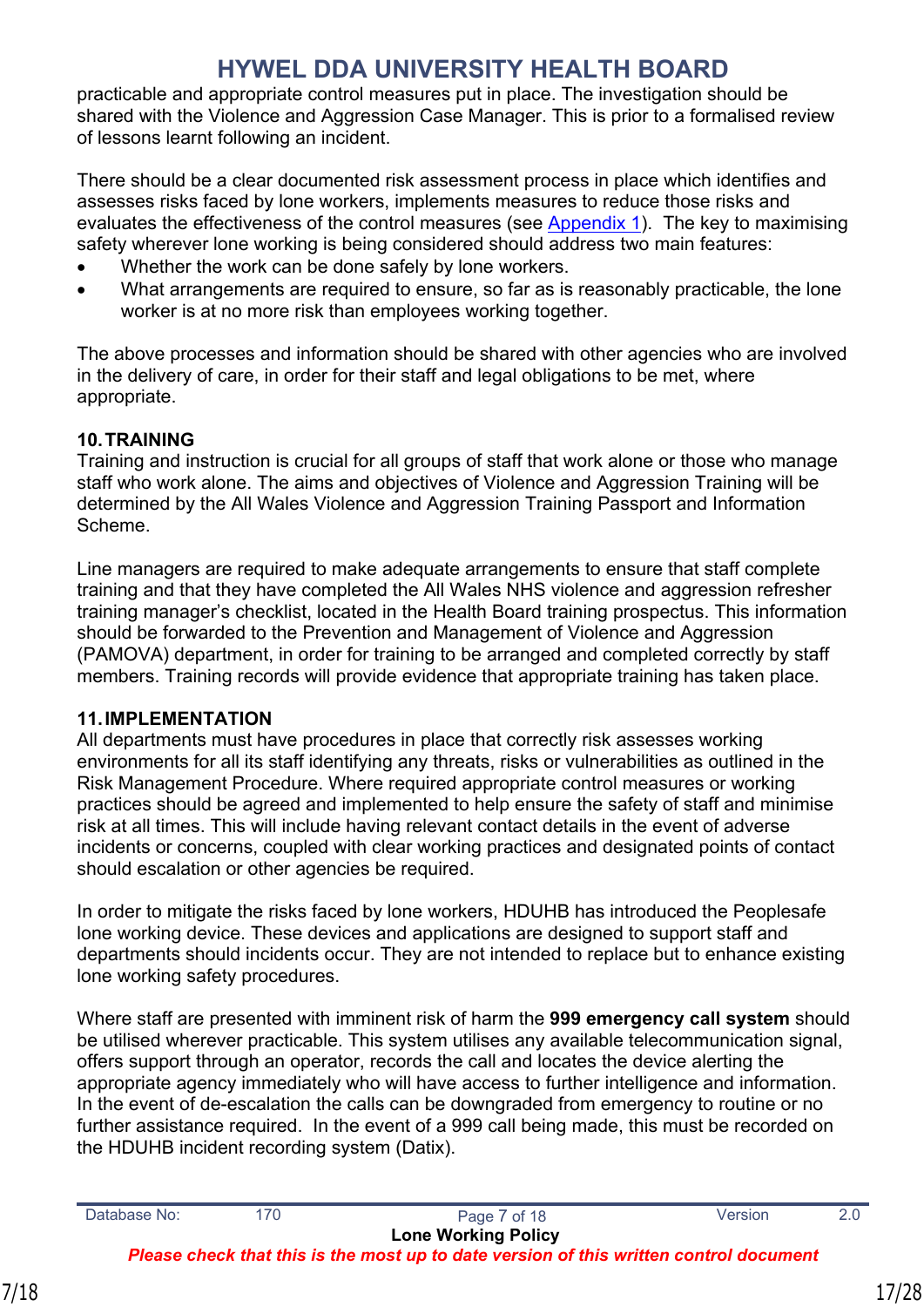The Health and Safety Committee will ensure that the policy is implemented and disseminated via the Health, Safety and Security Department. Directors, heads of departments and line managers have key implementation roles in this policy and should ensure that all relevant information is cascaded appropriately to the staff under their supervision.

The policy will be available on the HDUHB intranet/internet site and line managers/departmental managers/lead nurses/directorate managers/clinical directors are responsible for ensuring that all staff have access to this document.

### <span id="page-17-0"></span>**12. LONE WORKER DEVICES**

#### **Staff at Higher Risk**

Possible criteria for identifying higher risk lone workers and issuing of the People safe lone working device include:

- Those staff who work alone (and those who may visit in pairs due to levels of risk) in the community or away from their hospital/clinic base and have direct patient/client contact AND any of the following:
	- Visit patients without prior knowledge of the patient or venue e.g. first visits;
	- Visit patients/families with a history of violence, drug or alcohol abuse or clinical conditions which may heighten the risk;
	- Work alone in darkness hours:
	- Visit areas of social deprivation or that are geographically isolated;
	- Unplanned visits.

Lone worker protection devices/applications will not stop incidents from occurring, nor should they provide the user with a false sense of security, where they may put themselves at further risk, however they are effective when combined with effective preventative control measures to protect lone workers. All relevant information MUST be communicated to staff and recorded correctly in order to reduce and mitigate risk.

#### **Other Systems**

Within HDUHB there are varying software applications and systems that are currently used by different departments such as mobile phone based applications and safe systems of work e.g.: check calls. These systems offer lone worker protection through different channels and mechanisms and can offer an alternative to a buddy system. Staff who are lone workers in the community may use the systems via mobile phones that may be private or Health Board owned. If alerts or alarms are triggered then the line manager should deal with the situation and in all cases should be informed as soon as practicable of any potential or actual incidents in order to establish safe working practices.

If the Line Manager is unable to contact the lone worker, they should decide whether the police are notified. All systems rely on the correct usage of the system coupled with effective management.

At all times staff are reminded of the ability to use '999' call to alert emergency services where appropriate.

These systems can be used in conjunction with lone worker device alert systems in order to offer increased levels of communication.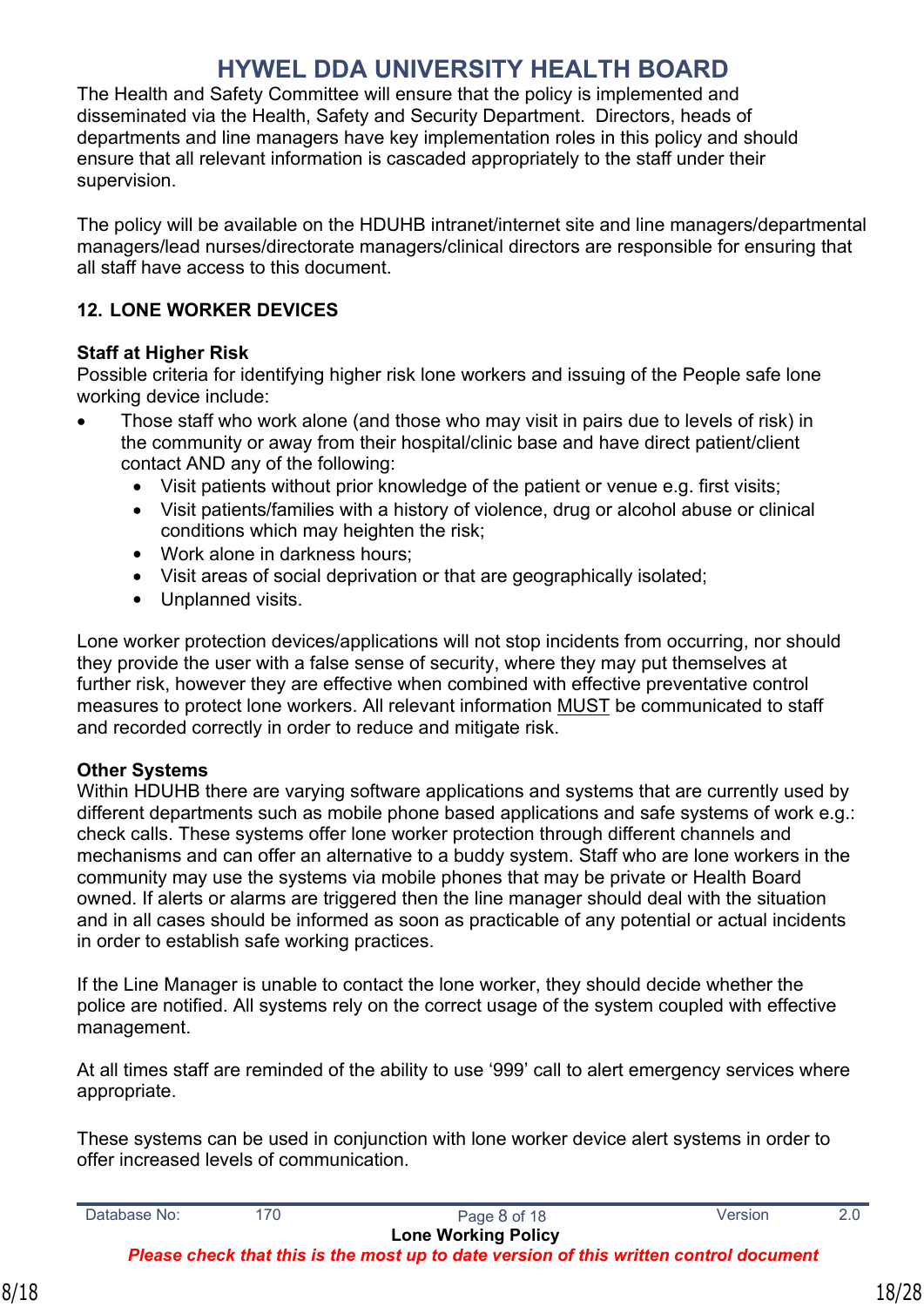#### **Example of a Lone Working Buddy process can be found in** [Appendix 2](#page-25-0)

#### <span id="page-18-0"></span>**13.AUDIT**

Regular local monitoring through the review of Datix incidents must be undertaken by the Health Board to ensure:

- Lone worker incidents are being reported;
- Safe systems are in place;
- Staff have received adequate training.
- The devices are being used correctly and to acceptable levels. (Staff should be reminded of their legal obligations under Health and Safety legislation to encourage compliance)
- Any operational issues are identified, reported and remedies sought.

#### <span id="page-18-1"></span>**14.ACKNOWLEDGEMENTS & REFERENCE MATERIAL**

The following reference sources have been used in the compilation of this Lone Worker Policy:

- Health and Safety Executive (2013) INDG73(Rev3) Working alone, Health and safety guidance on the risks of lone working. HSE Books
- The All Wales Violence and Aggression Training Passport & Information Scheme https://www.wales.nhs.uk/documents/AllWales\_viol\_agg\_passport-e.pdf
- Tri Partite Memorandum of Understanding between Association of Chief Police Officers Wales (ACPO), NHS Wales and Crown Prosecution Service, Wales (CPS) [http://www.wales.nhs.uk/sitesplus/862/opendoc/226373&8CDC2A91-BEFD-FDC7-](http://www.wales.nhs.uk/sitesplus/862/opendoc/226373&8CDC2A91-BEFD-FDC7-CAF71B807DB4C56F) [CAF71B807DB4C56F](http://www.wales.nhs.uk/sitesplus/862/opendoc/226373&8CDC2A91-BEFD-FDC7-CAF71B807DB4C56F)

Relevant law:

- Health and Safety at Work etc Act 1974
- Management of Health and Safety at Work Regulations 1999
- Reporting of Injuries, Diseases and Dangerous Occurrences Regulations 2013
- Workplace (Health, Safety and Welfare) Regulations 1992
- Corporate Manslaughter and Corporate Homicide Act 2007

Further information is available on the HSE website: http://www.hse.gov.uk/toolbox/workers/lone.htm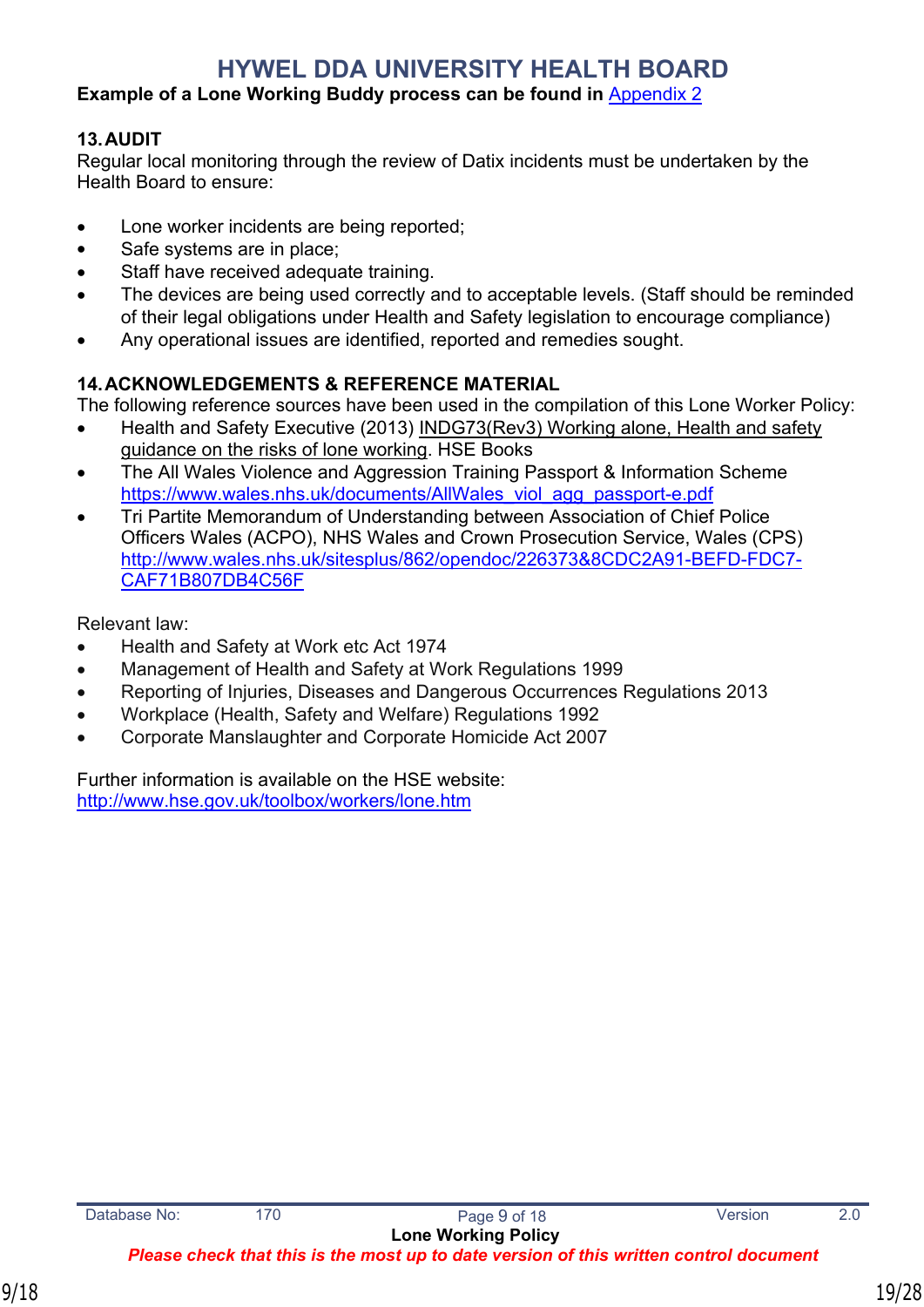#### <span id="page-19-0"></span>**15.APPENDIX 1- RISK MANAGEMENT & ASSESSMENT FOR LONE WORKERS GUIDANCE**

The key to maximising safety wherever lone working is being considered is the performance of a satisfactory risk assessment, which should address two main features:

- Whether the work can be done safely by lone workers
- What arrangements are required to ensure, so far as is reasonably practicable, the lone worker is at no more risk than employees working together

Identify all those who may be at risk. It is important that these individuals are made aware of the outcome of the risk assessment and informed of all necessary control measures.

#### **Step 1 – Identifying and Analysing the Risk**

A positive, proactive and planned approach is required so that looking for hazards becomes a working habit – a natural, normal part of managing, supervising and undertaking one's job.

Risk identification - Some of the hazards you may wish to consider may include:

#### **Workplace:**

Identify hazards specific to the workplace/environment, which may create particular risks for lone workers, e.g. remote areas, laboratories, workshops, confined spaces. Consider access requirements, transport and parking arrangements, etc.

#### **Process:**

Identify hazards specific to the work process, which may create particular risks for lone workers, e.g. work on electrical systems, confined spaces, hazardous substances, work in the community, interaction with people with a known history of violent or aggressive behaviour.

#### **Equipment:**

Identify hazards specific to the work equipment, which may create particular risks for lone workers, e.g. manual handling, operation of essential/emergency controls.

#### **Individual:**

Identify hazards specific to the individual, which may create particular risks for lone workers e.g. medical conditions, disabilities, female employees, expectant mothers, age, inexperience, is there access to adequate rest, hygiene, refreshment, welfare and first aid facilities, etc.

### **Work Pattern:**

Consider the lone worker's work pattern and how it relates to those of other workers, in terms of both time and geography.

### **Step 2 – Assessing the Risk**

The identification and assessment of the risks to people is particularly important. (Please refer to the All Wales NHS Violence and Aggression Training Passport Scheme's Risk Assessment Form).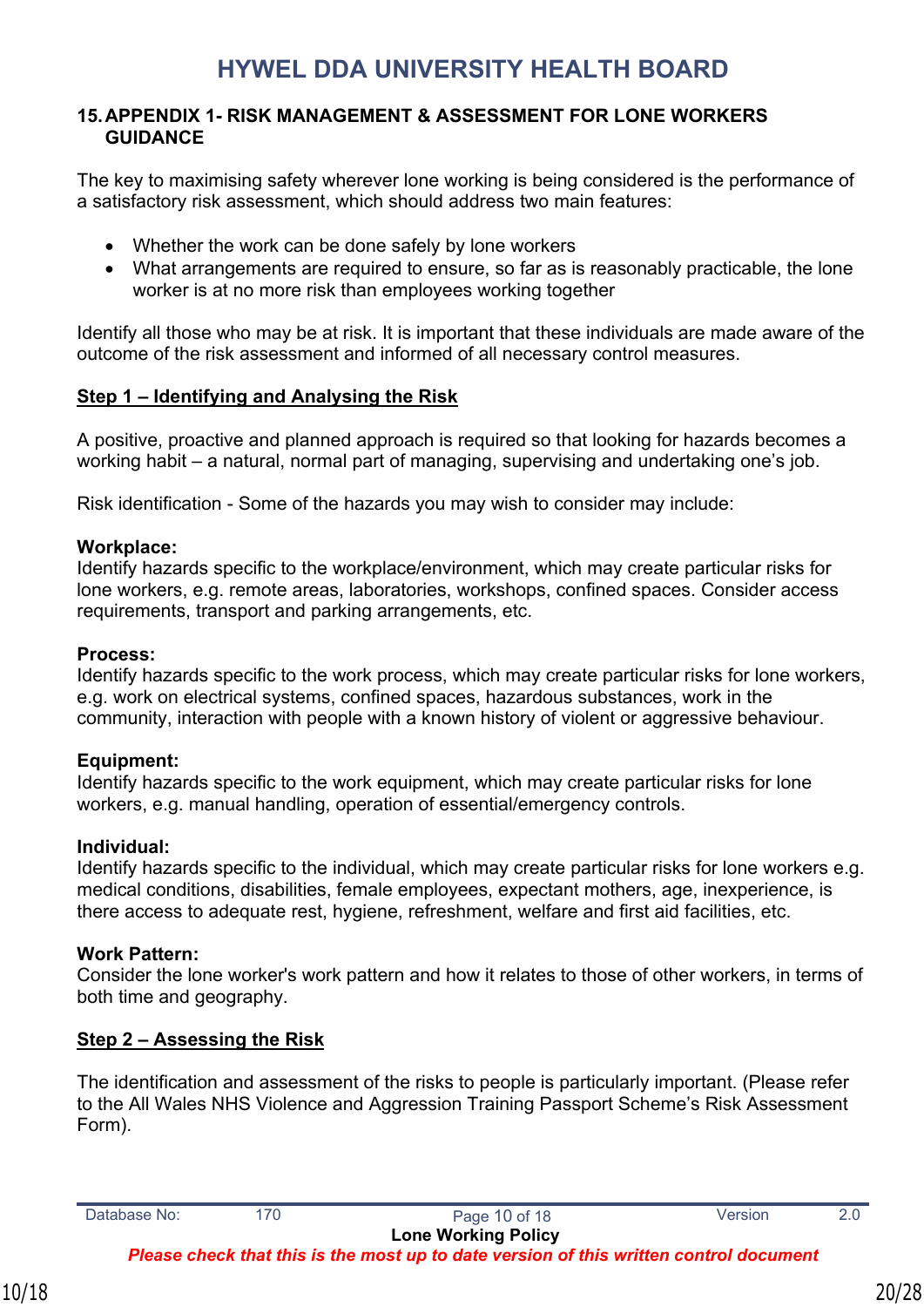#### **Who might be affected?**

The persons affected will range from those involved in the task - the operator, patients, students etc. or those who may not be in the work place at the time e.g. domestic staff, employees walking through the area, contractors, visitors, maintenance staff or members of the public etc.

The effect of a hazard can depend on a number of factors; the following should be taken into account:

- Individual characteristics e.g. age, sex, health, etc;
- Young workers/trainees;
- Agency or bank staff
- Level of training;
- Knowledge;
- Attitude;
- People sharing the workplace;
- Visitors
- Contractors;
- **Patients**

To determine the level of risk, the following should be considered. Are there appropriate policies, procedures, good practice standards and guidelines in place and are they?

- Suitable?
- Used?
- Up-to-date?
- Are there standards for record keeping?
- Are there informed consent arrangements?
- Are standards of care delivered?
- What measures are currently in place to prevent or control risk?
- Is there a system of monitoring recurring problems?
- Have staff been trained, is information available and up to date, so that staff have the knowledge to complete a task safely?
- Are legal requirements being met?

Other points to be considered:

#### **Are your staff…**

- Fully trained in strategies for the management and prevention of violence and aggression?
- Briefed about the areas where they work?
- Aware of attitudes, traits or mannerisms which can annoy clients etc?
- Given all available information about the client from all relevant agencies?

#### **Have they…**

- Understood the importance of previewing cases?
- Left an itinerary?
- Made plans to keep in contact with colleagues?
- The means to contact you even when the switchboard may not be in use?
- Got your home telephone number (and you theirs)?
- A sound grasp of your organisation's preventive strategy?
- Authority to arrange an accompanied visit, security escort, or use of a taxi?

| Database No: |  |
|--------------|--|

170 Page 11 of 18 Version 2.0 **Lone Working Policy**

*Please check that this is the most up to date version of this written control document*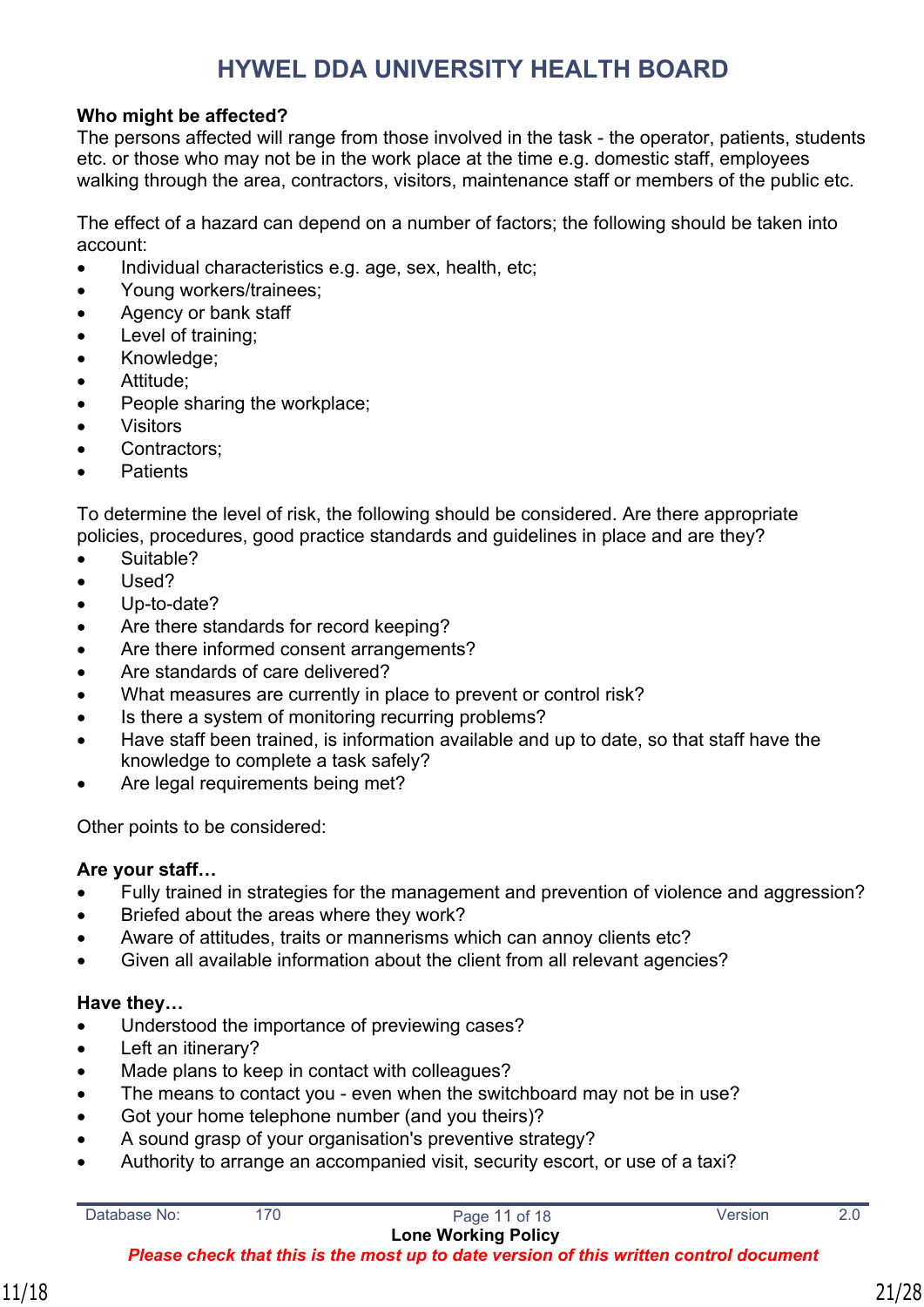#### **Do they…**

- Have access to forms for reporting adverse incidents or near misses?
- Appreciate the need for this procedure?
- Use them?
- Feel confident to terminate an interview prematurely?
- Know how to control and defuse potentially violent situations?
- Appreciate their responsibility for their own safety?
- Understand the provisions for their support by your organisation?

#### **Step 3 – Preventing, Eliminating, Reducing or Controlling the Risk**

Once risks have been identified and analysed, it is necessary to consider how they can be:

- Eliminated?
- Controlled?
- Avoided?
- Reduced?
- Made less costly?

A range of precautionary measures needs to be considered:

- Supervision**.** The extent of supervision required will depend upon the level of risks involved and the ability and experience of the lone worker. A few examples of supervisory measures which may be useful in some circumstances, include:
	- o Periodic telephone contact with lone workers,
	- o Periodic site visits to lone workers,
	- o Regular contact, e.g. telephone, radio, etc.,
	- o Automatic warning devices, e.g., motion sensors, etc.,
	- o Manual warning devices, e.g., panic alarms, etc.,
	- o End of task/shift contact e.g., returning keys.
- What to do in an emergency
- Training. Identify the level and extent of training required, taking into account the nature of the lone working activity. Consider the knowledge and experience of individuals, particularly young and new workers. Lone workers should be given information to deal with normal everyday situations but should also understand when and where to seek guidance or assistance from others, i.e. unusual or threatening situations, etc.
- Identify any equipment requirements; lone worker device, mobiles phones etc.
- In the case of lone workers working at the organisations premises; carry out site surveys to look at the physical security of the lone working area. Recommend any improvements. Managers could identify unsafe areas by using a questionnaire for lone workers.
- Establish close working links with the Police, Social Services and Local Authorities. By sharing information potential risks to staff can be identified, reduced and incidents can be avoided. Under the Crime & Disorder Act lead authorities have a duty of care to provide information that may prevent the commission of an offence, in particular offences of violence.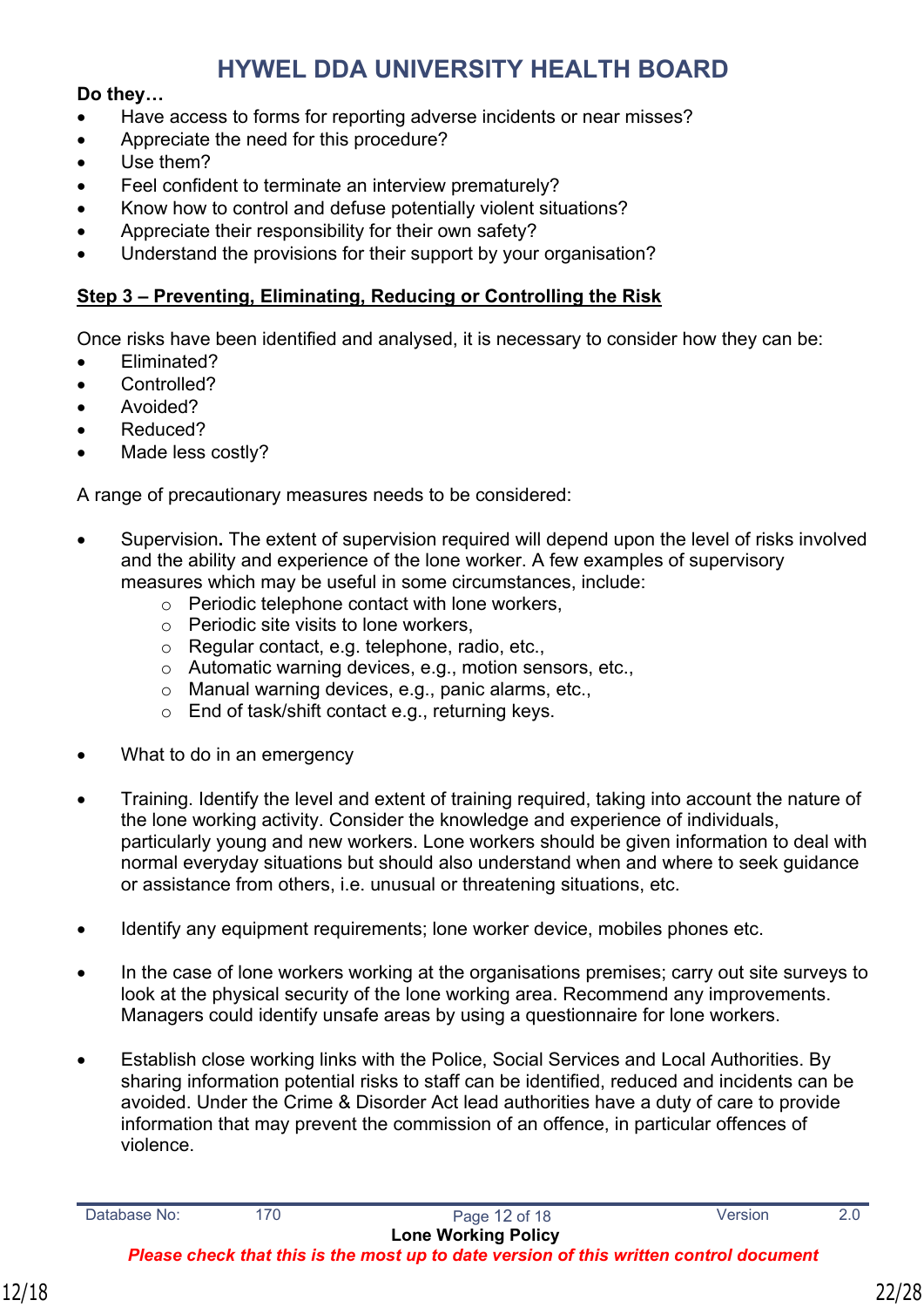- Negotiate agreement between the police, social services, mental health services and Ambulance Trusts on effective and consistent procedures for the detention of patients under the Mental Health Act that ensure the safety of all staff. This is vital to prevent staff from different agencies clashing during emergencies because of different procedures or priorities.
- Providing a Health Board driver or a taxi, if appropriate, in areas where cars might be vandalised, or staff have to go through unsafe areas to make visits.
- Arranging for patients or clients to be seen at clinics rather than at home, if at all possible.
- Indicate on patient notes if a potential problem exists. This enables other health care staff to prepare and assists with risk assessments. Arranging for another member of staff or a reliable relative of the patient or client to be present during the visit, e.g. if a member of staff is vulnerable to sexual harassment while visiting a member of the opposite sex.
- Traceability of staff particularly when undertaking domiciliary visits. It is vital that there are procedures in place so members of a team can be traced. Other procedures that complement this include phone-in arrangements and buddy systems.
- Organising support across different Trust/Local Health Board's or agencies. Such arrangements exist, for example, between midwives and ambulance services or police, and between Community Psychiatric Nurses (CPNs) and social services.
- Maintaining, and adhering to, a list of types of incident that community staff working on their own are not allowed to attend, without adequate support e.g. presence of police, for example, pub fights, domestic violence, overdoses and certain problem locations.
- Increased security (e.g. CCTV, secure access, personal alarms).
- Increased lighting at entrances, exits, car parks.

Other safeguards to consider are;

- Provision of suitable items, dependent on the level of risk, such as mobile phones, Global Positioning Systems (GPS) and personal alarms. It is strongly recommended that mobile phones or GPS systems are linked to a response centre in order that an appropriate and timely response can be carried out. Appropriate training should be provided in the use of any of these items.
- Awareness of driving/parking in built-up areas and suitability of vehicles. For example, parking in well-lit areas, close to where you are visiting;
- Personal awareness including what belongings are being carried/worn, e.g. jewellery;
- Appropriate training, for example, personal safety training including acknowledging and diffusing potentially difficult situations;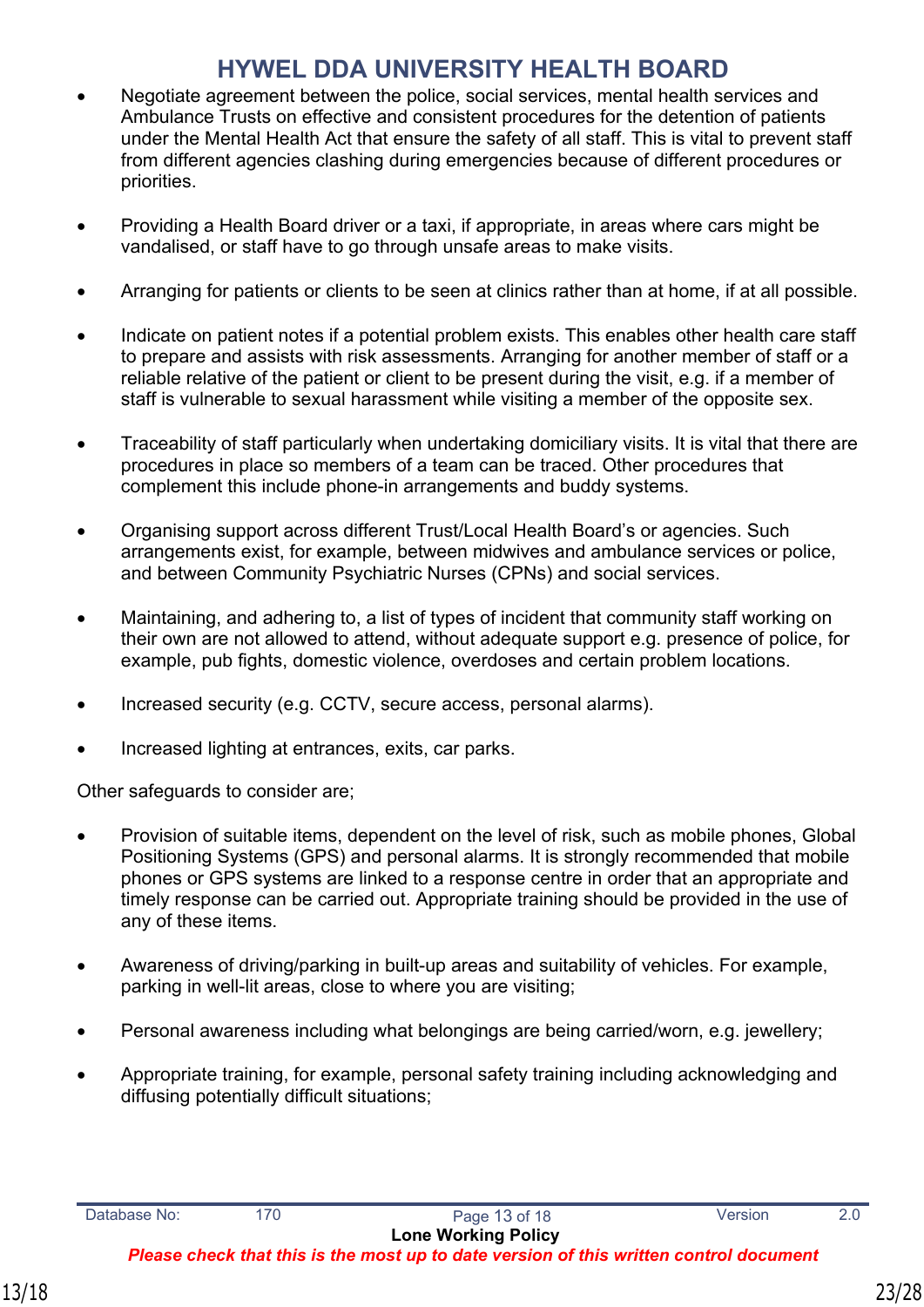#### **Step 4 – Recording**

It is essential that appropriate control measures are in place and maintained. It is therefore necessary to record all significant findings of a risk assessment. This involves completing a risk assessment form and preparing an action plan.

The main findings of the risk assessment must be recorded including:

- Hazards:
- Staff groups affected;
- Existing preventive measures;
- Evaluation of remaining risks;
- Additional measures needed.

It is important that the following is implemented within each ward, department or directorate. The risk assessment:

- Should be kept in the immediate workplace;
- Should be brought to the attention of staff and available at all times;
- Must be kept for future reference, as they may be required by external agencies such as solicitors, health and safety inspectors or internally by safety representative and managers;
- Must be dated and signed at time of assessment and when updated;
- Must be updated in writing when any change occurs.

The findings of a risk assessment should be used to draw up an action plan of the remedial measures required to reduce the risk to as low as is reasonably practicable. Staff must be informed of the risks and the action.

The risk management plan should clearly identify the **priority** order in which the risk remedial measures should be implemented. Factors influencing the priority order might include:

- The assessed level of risk following evaluation and reference to the risk assessment matrix;
- The influence of any external factors e.g. statutory requirement, NHS Executive requirement, political pressure;
- The result of any cost benefit analysis in relation to implementing the treatment option;
- The potential for causing injury or ill health to people;
- The potential for a claim for compensation;
- The potential for serious loss of reputation;
- The potential for serious delays in service delivery.

A training needs assessment must be undertaken for all staff and training records must be maintained.

#### **Step 5 – Monitoring and Review**

On-going monitoring is essential to ensure that the systems of work identified following risk assessment are being complied with. Observation by an appropriate line manager should be supplemented by formal systematic examination of work activities.

In addition risk assessments will need to be regularly reviewed and updated particularly if it is suspected that they are no longer valid e.g. where there has been a significant change. This will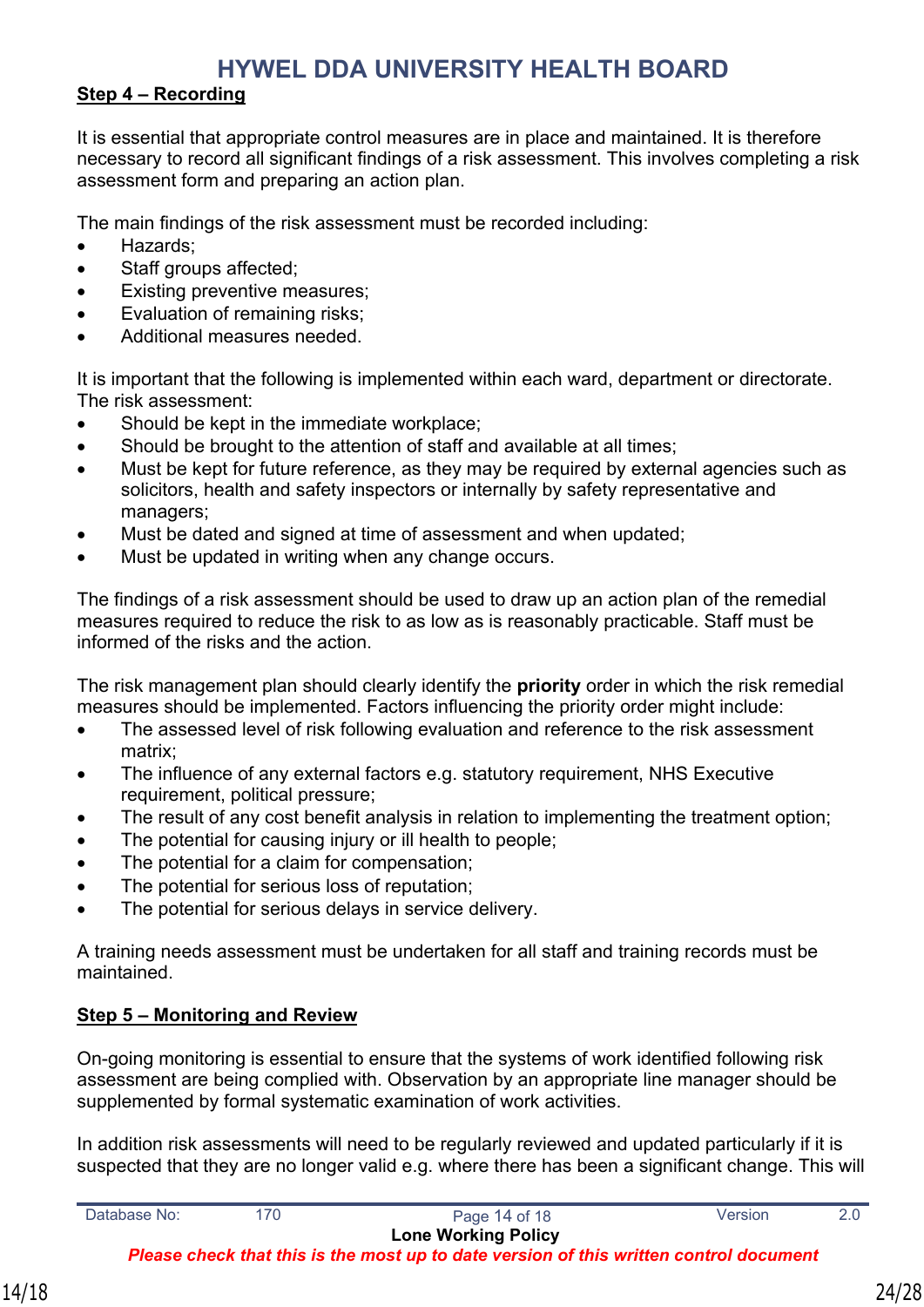be required when equipment, machinery, substances, technology, legislation, evidence based research practices and procedures etc. are changed.

There are a number of aspects to an effective monitoring regime:

- Routine inspection of control measures;
- **Ensuring correct use of control measures;**
- Ensuring full implementation of systems and policies;
- Ensuring staff are fully aware of risks;
- Monitoring to measure performance;
- Reviewing incident statistics;
- Undertaking regular environmental safety inspections, clinical and quality audits;
- Implementing appropriate training programmes.

The risk control measures will be continually refined through adequate monitoring arrangements which will vary depending on the nature of the activity and risk assessment findings. This will result in demonstrable improvements which will be communicated to staff.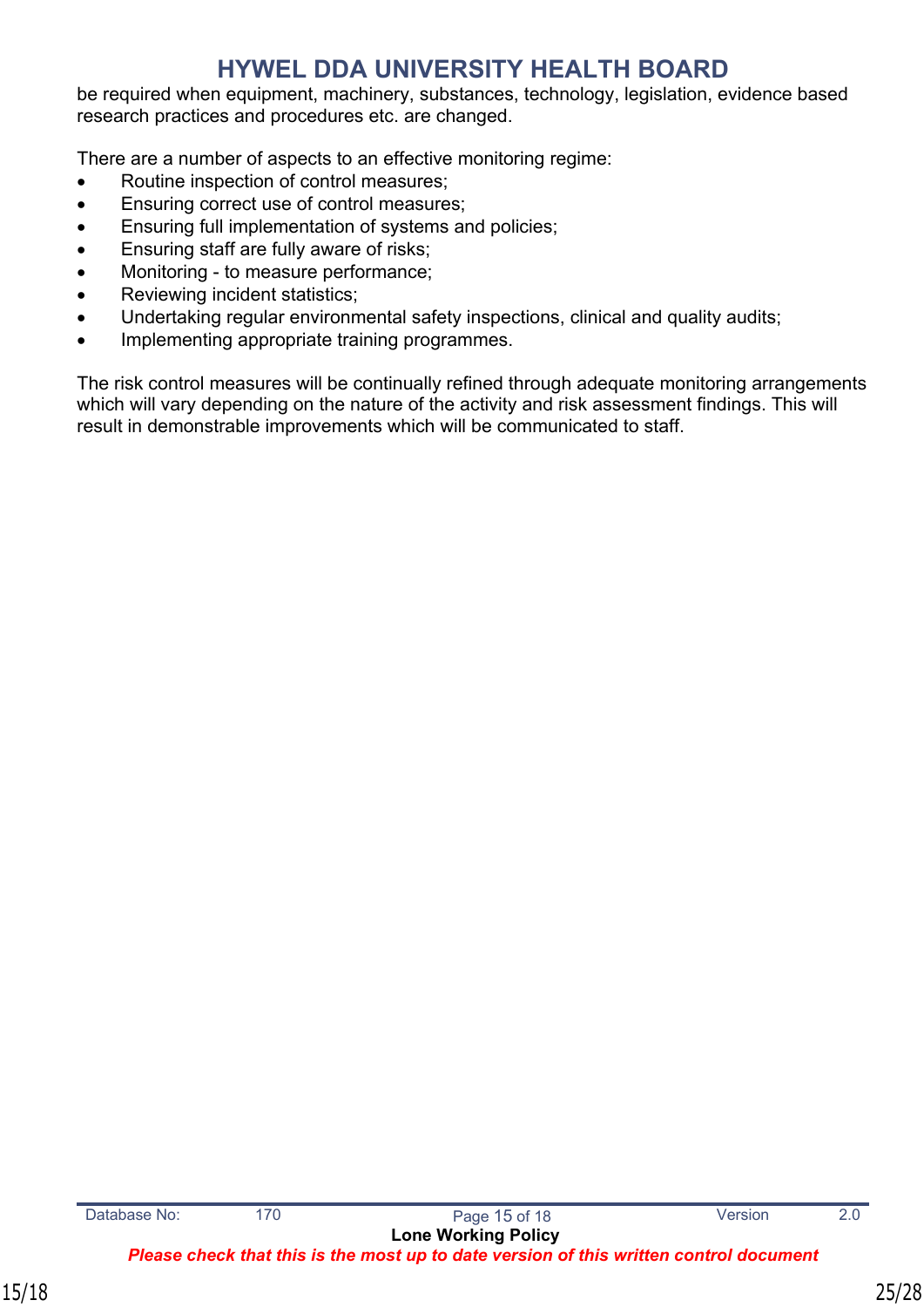### <span id="page-25-0"></span>**16.APPENDIX 2 - LONE WORKING BUDDY SYSTEM GUIDANCE**

#### **General good practice:**

- It is your responsibility to trust your instincts, be familiar with good practice, follow guidelines and not put yourself at unnecessary risk. All staff members should be aware of the Hywel Dda Lone Working Policy.
- The generic lone working risk assessments cover all day to day situations if these guidelines are adhered to , however if significant risk has been identified the staff member must complete an individual risk assessment and discuss with their line manager prior to seeing the client.
- Referral forms to include information on whether there are any known safety / security risks. Staff member to gather more information if deemed necessary.
- All staff members should have a designated buddy. It is the responsibility of all staff members to arrange their own buddy system, ensuring that they are covered at all times.
- All staff members to maintain their online calendar / central diary with client name / setting and contact number for each visit / appointment and an indication of time.
- Mobile phones should always be switched on and fully charged and accessible at all times. Phones should always be audible so that the staff member is always contactable. Phone calls do not have to be answer if with a client unless it is your designated buddy.
- All staff are responsible for keeping their contact details up to date.
- Always assess the environment that you are working in, be aware of exits and hazards. If possible position yourself close to the door.
- If you are concerned for your safety during a visit / appointment try to exit safely by making an excuse such as 'I just need to get something from the car / another room'. If you are unable to exit safely contact your buddy, or if you are unable to get hold of them any other colleague, and note something about a '**green folder**' which will alert your colleague to keep phoning you until all clear. If you note something about a '**red folder'** it will alert your colleague to contact 999.
- Report any concerns, including near misses, verbal or physical abuse to your line manager on return, and record on Datix if deemed necessary, so that this information can be shared with team members.

#### **Home visits:**

- Home visits should only be carried out if there is a clear rational for doing so.
- No lone home visiting after dark or outside of office hours.
- Check in with your buddy at the start of your first visit, noting your plans for the day and check out at the end of your last visit.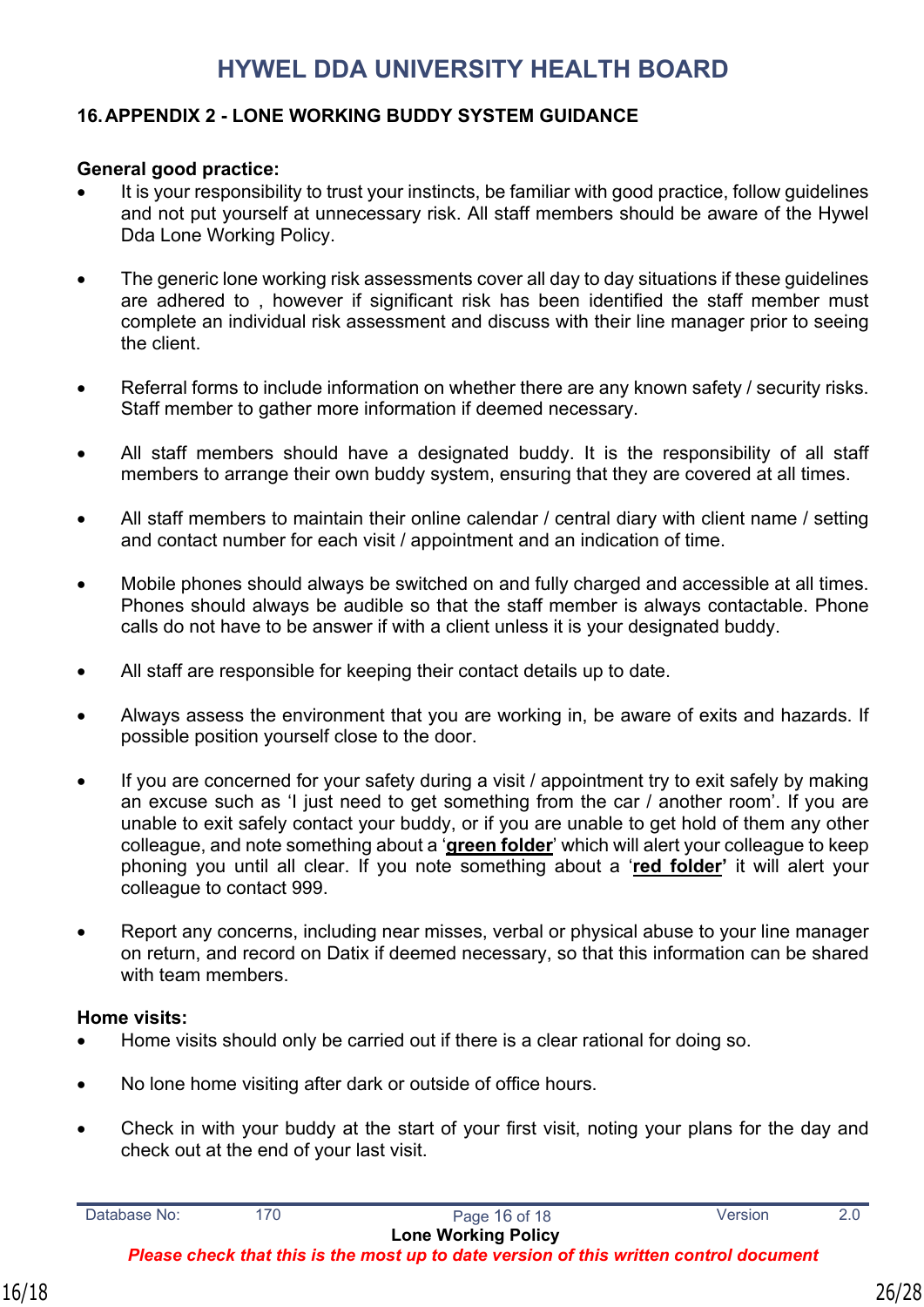- Park in the direction of exit to enable a quick getaway if necessary.
- Have your car keys easily accessible at all times during visits.
- Ideally do not remove your shoes during visits unless requested or there are cultural reasons for doing so.
- If doors are locked as you enter a home be aware of how they are locked and where any keys are placed.

#### **Clinical settings:**

- Adhere to the points in the general guidelines.
- Try to keep appointments within times when other staff are in the building.
- If you are in clinic seeing clients and are isolated, use the buddy system.
- If you are the last to leave a building / department ensure that you are informed when other staff leave the building and notify you that you are responsible for locking up.
- If you are working on your own in a building / department ensure that outer doors are locked where possible.

#### **Buddy guidelines:**

- If you become concerned about your buddy, try to contact them on their mobile.
- If you are unable to get hold of them check their online calendar / office diary and contact their last visit working backwards until you locate the last person to have seen them.
- If the patient reports that the staff member is in their home ask to speak to them to 'give them a message'.
- If it is suspected that the staff member has gone home try contacting them on their home phone number or their registered emergency contact.
- If it is not possible to contact a staff member a senior member of staff should be notified.
- If there is genuine concern regarding a staff members' wellbeing then contact the police missing person's services on 101.
- If there is concern regarding the staff members immediate safety ring the police on 999, the caller will need to explain why they think their colleague is in such danger.